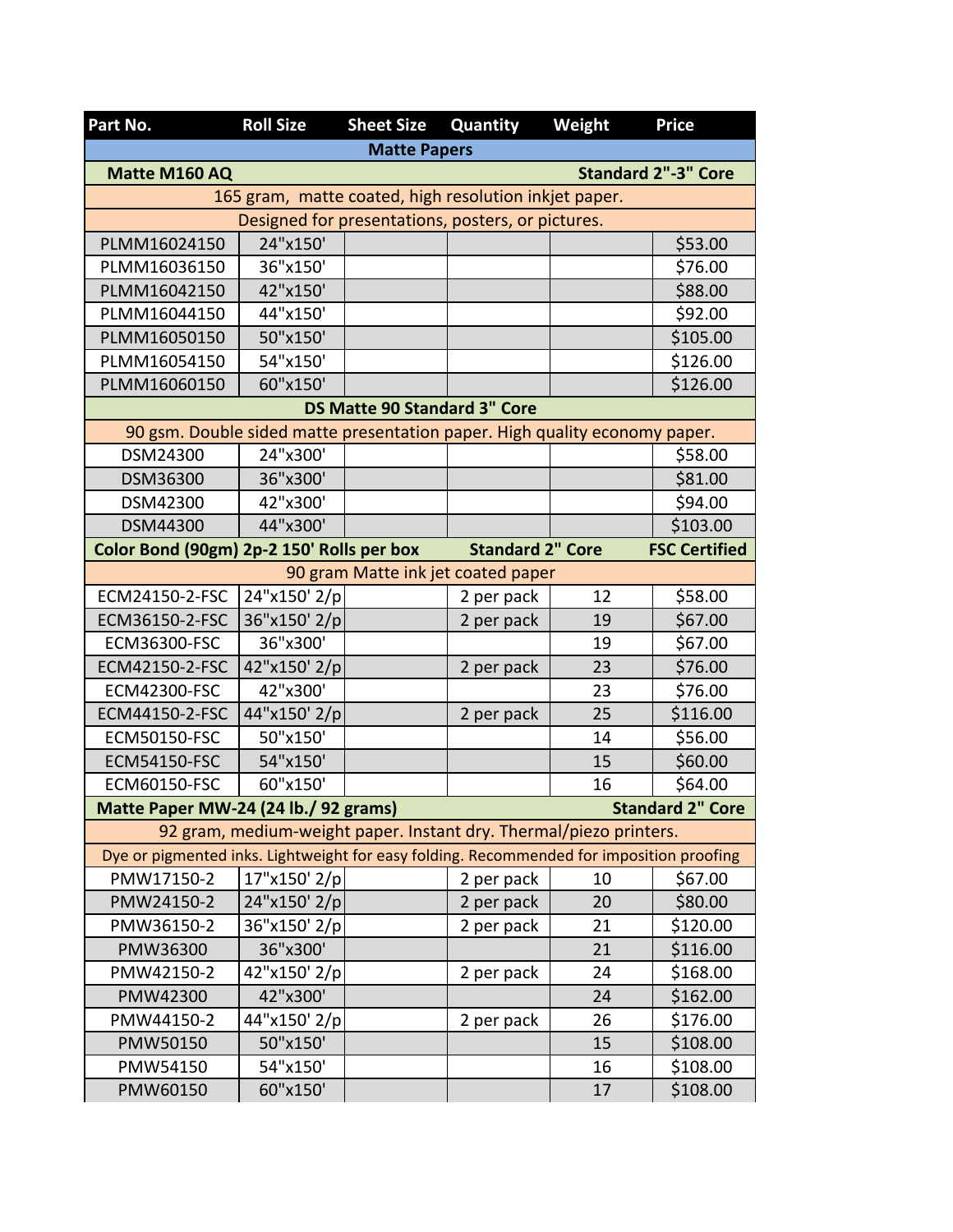| PMW85110                                                                                                           |                                                                   | $8-1/2$ "x11" | 100s                    |                | \$14.00              |
|--------------------------------------------------------------------------------------------------------------------|-------------------------------------------------------------------|---------------|-------------------------|----------------|----------------------|
| PMW85115                                                                                                           |                                                                   | $8-1/2$ "x11" | 500s                    |                | \$63.00              |
| PMW11170                                                                                                           |                                                                   | 11"x17"       | 100s                    |                | \$28.00              |
| PMW12180                                                                                                           |                                                                   | 12"x18"       | 100s                    |                | \$30.00              |
| PMW13190                                                                                                           |                                                                   | 13"x19"       | 100s                    |                | \$34.00              |
| PMW17220                                                                                                           |                                                                   | 17"x22"       | 100s                    |                | \$50.00              |
| PMW18240                                                                                                           |                                                                   | 18"x24"       | 100s                    |                | \$52.00              |
| PMW20240                                                                                                           |                                                                   | 20"x24"       | 100s                    |                | \$174.00             |
| PMW24420                                                                                                           |                                                                   | 24"x42"       | 100s                    |                | \$245.00             |
|                                                                                                                    | Matte Paper LH-31 (32lb/120 grams) Standard 2" Core FSC Certified |               |                         |                |                      |
| 120 gram, intermediate-weight paper. Features premium coating and base paper. Instant dry. Thermal/piezo printers. |                                                                   |               |                         |                |                      |
| Dye or pigmented inks. With Epson Ultrachrome inks, Matte black ink is recommended.                                |                                                                   |               |                         |                |                      |
| PLH13150                                                                                                           | 13"x150'                                                          |               |                         | 5              | \$34.00              |
| PLH16150                                                                                                           | 17"x150'                                                          |               |                         | 6              | \$42.00              |
| PLH20150                                                                                                           | 20"x150'                                                          |               |                         | 7              | \$60.00              |
| PLH24150                                                                                                           | 24"x150'                                                          |               |                         | 9              | \$60.00              |
| PLH30150                                                                                                           | 30"x150'                                                          |               |                         | 11             | \$70.00              |
| PLH36150                                                                                                           | 36"x150'                                                          |               |                         | 13             | \$83.00              |
| PLH42150                                                                                                           | 42"x150'                                                          |               |                         | 15             | \$99.00              |
| PLH44150                                                                                                           | 44"x150'                                                          |               |                         | 16             | \$99.00              |
| PLH50150                                                                                                           | 50"x150'                                                          |               |                         | 18             | \$120.00             |
| PLH54150                                                                                                           | 54"x150'                                                          |               |                         | 19             | \$130.00             |
| PLH60150                                                                                                           | 60"x150'                                                          |               |                         | 22             | \$138.00             |
| PLH85110                                                                                                           |                                                                   | $8-1/2$ "x11" | 100s                    |                | \$17.00              |
| PLH85115                                                                                                           |                                                                   | $8-1/2$ "x11" | 500s                    | 15             | \$76.00              |
| PLH11170                                                                                                           |                                                                   | 11"x17"       | 100s                    |                | \$31.00              |
| PLH11175                                                                                                           |                                                                   | 11"x17"       | 500s                    |                | \$148.00             |
| PLH12180                                                                                                           |                                                                   | 12"x18"       | 100s                    |                | \$33.00              |
| PLH13190                                                                                                           |                                                                   | 13"x19"       | 100s                    |                | \$44.00              |
| PLH17220                                                                                                           |                                                                   | 17"x22"       | 100s                    |                | \$60.00              |
| <b>PLH2840</b>                                                                                                     |                                                                   | 28"x40"       | 100s                    |                | \$225.00             |
| Matte Paper HW-42 (42lb/140 grams)                                                                                 |                                                                   |               | <b>Standard 2" Core</b> |                | <b>FSC Certified</b> |
| 140 gram, heavy-weight paper. Features premium coating and base paper. Instant dry. Thermal/piezo printers.        |                                                                   |               |                         |                |                      |
| Dye or pigmented inks. With Epson Ultrachrome inks, Matte black ink is recommended.                                |                                                                   |               |                         |                |                      |
| PHW13150                                                                                                           | 13"x150'                                                          |               |                         | 5              | \$42.00              |
| PHW16150                                                                                                           | 16"x150'                                                          |               |                         | $\overline{7}$ | \$48.00              |
| PHW20150                                                                                                           | 20"x150'                                                          |               |                         | 8              | \$63.00              |
| PHW24150                                                                                                           | 24"x150'                                                          |               |                         | 9              | \$66.00              |
| PHW36150                                                                                                           | 36"x150'                                                          |               |                         | 14             | \$93.00              |
| PHW42150                                                                                                           | 42"x150'                                                          |               |                         | 16             | \$114.00             |
| PHW44150                                                                                                           | 44"x150'                                                          |               |                         | 17             | \$114.00             |
| PHW50150                                                                                                           | 50"x150'                                                          |               |                         | 20             | \$150.00             |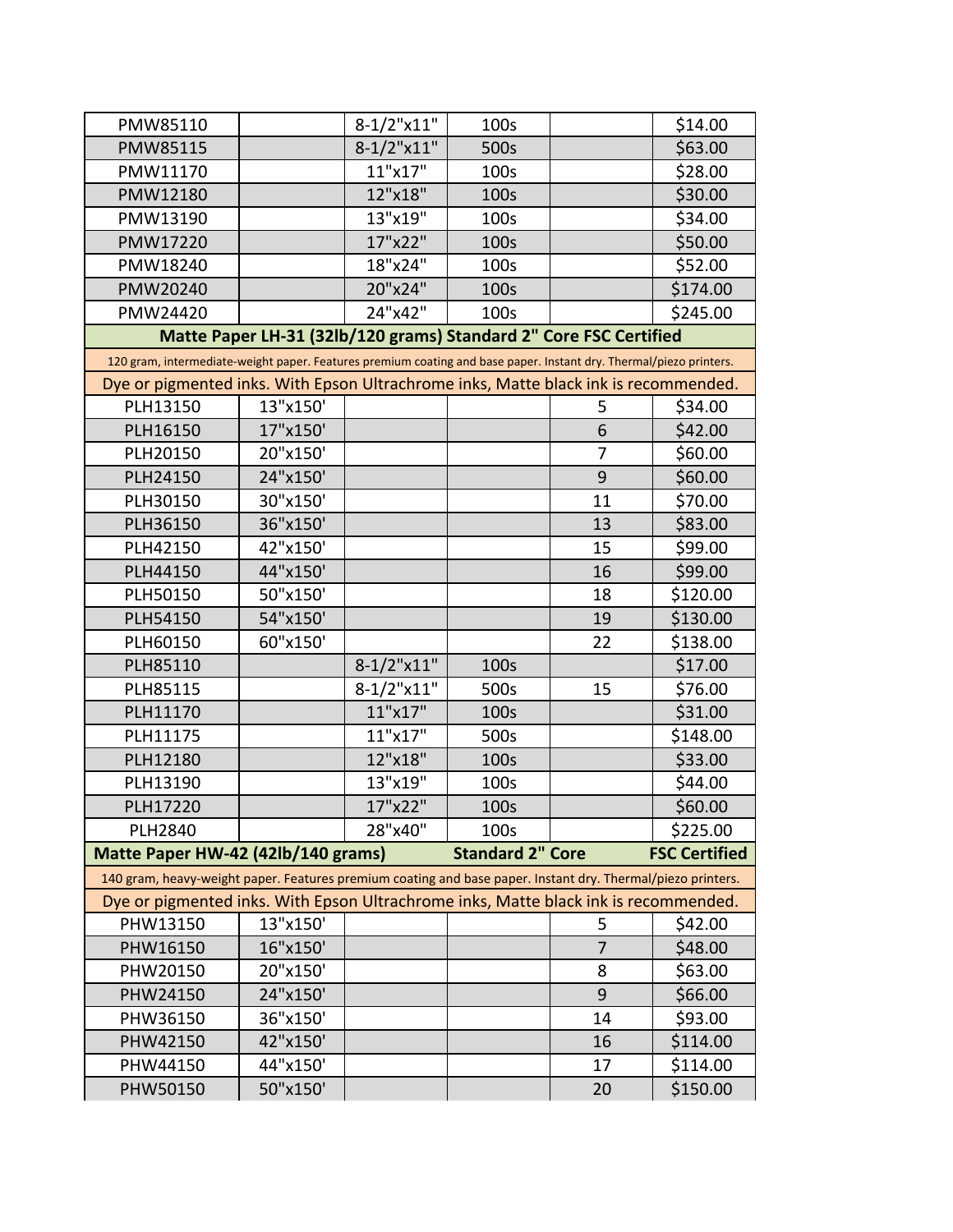| PHW54150                                                                    | 54"x150'                                                    |               |                           | 21             | \$152.00             |
|-----------------------------------------------------------------------------|-------------------------------------------------------------|---------------|---------------------------|----------------|----------------------|
| PHW60150                                                                    | 60"x150'                                                    |               |                           | 23             | \$152.00             |
| PHW64150                                                                    | 64"x150'                                                    |               |                           | 25             | \$190.00             |
| PHW72150                                                                    | 72"x150'                                                    |               |                           | 28             | \$190.00             |
| PHW85110                                                                    |                                                             | $8-1/2$ "x11" | 100s                      |                | \$19.00              |
| PHW85115                                                                    |                                                             | $8-1/2$ "x11" | 500s                      |                | \$86.00              |
| PHW11170                                                                    |                                                             | 11"x17"       | 100s                      |                | \$38.00              |
| PHW12180                                                                    |                                                             | 12"x18"       | 100s                      |                | \$44.00              |
| PHW13190                                                                    |                                                             | 13"x19"       | 100s                      |                | \$54.00              |
| PHW17220                                                                    |                                                             | 17"x22"       | 100s                      |                | \$70.00              |
| <b>PHW3242</b>                                                              |                                                             | 32"x42"       | 100s                      |                | \$251.00             |
| Matte Paper SH-52 (52lb/180 grams)                                          |                                                             |               | <b>Standard 2" Core</b>   |                | <b>FSC Certified</b> |
| 180 gram, Super-heavyweight paper. Features premium coating and base paper. |                                                             |               |                           |                |                      |
|                                                                             | Instant dry. Thermal/piezo printers. Dye or pigmented inks. |               |                           |                |                      |
| SH5217100                                                                   | 17"x100'                                                    |               |                           | 6              | \$43.00              |
| SH5224100                                                                   | 24"x100'                                                    |               |                           | 9              | \$55.00              |
| SH5236100                                                                   | 36"x100'                                                    |               |                           | 14             | \$82.00              |
| SH5242100                                                                   | 42"x100'                                                    |               |                           | 17             | \$108.00             |
| SH5244100                                                                   | 44"x100'                                                    |               |                           | 18             | \$108.00             |
| SH5250100                                                                   | 50"x100'                                                    |               |                           | 20             | \$114.00             |
| SH5254100                                                                   | 54"x100'                                                    |               |                           | 22             | \$136.00             |
| SH5260100                                                                   | 60"x100'                                                    |               |                           | 24             | \$136.00             |
| SH524600                                                                    |                                                             | 4"x6"         | 100s                      |                | \$5.00               |
| SH528511                                                                    |                                                             | $8-1/2$ "x11" | 100s                      |                | \$23.00              |
| SH521117                                                                    |                                                             | 11"x17"       | 100s                      | 6              | \$45.00              |
| SH521218                                                                    |                                                             | 12"x18"       | 100s                      |                | \$43.00              |
| SH521319                                                                    |                                                             | 13"x19"       | 100s                      |                | \$71.00              |
| SH521722                                                                    |                                                             | 17"x22"       | 100s                      |                | \$91.00              |
| Matte Paper DW-62 (62lb/230 grams)                                          |                                                             |               | <b>Standard 2-3" Core</b> |                | <b>FSC Certified</b> |
| 230 gram, Ultra-heavyweight paper. Features premium coating and base paper. |                                                             |               |                           |                |                      |
|                                                                             | Instant dry. Thermal/piezo printers. Dye or pigmented inks. |               |                           |                |                      |
| DW6217100                                                                   | 17"x100'                                                    |               |                           | $\overline{7}$ | \$57.00              |
| DW6224100                                                                   | 24"x100'                                                    |               |                           | 10             | \$75.00              |
| DW6236100                                                                   | 36"x100'                                                    |               |                           | 15             | \$113.00             |
| DW6244100                                                                   | 44"x100'                                                    |               |                           | 18             | \$157.00             |
| DW6260100                                                                   | 60"x100'                                                    |               |                           | 25             | \$182.00             |
| DW6264100                                                                   | 64"x100'                                                    |               |                           | 27             | \$214.00             |
| DW6272100                                                                   | 72"x100'                                                    |               |                           | 30             | \$214.00             |
| DW62460                                                                     |                                                             | 4"x6"         | 100s                      |                | \$7.00               |
| DW6285110                                                                   |                                                             | $8-1/2$ "x11" | 100s                      |                | \$32.00              |
| DW6211170                                                                   |                                                             | 11"x17"       | 100s                      |                | \$55.00              |
| DW6213190                                                                   |                                                             | 13"x19"       | 100s                      |                | \$106.00             |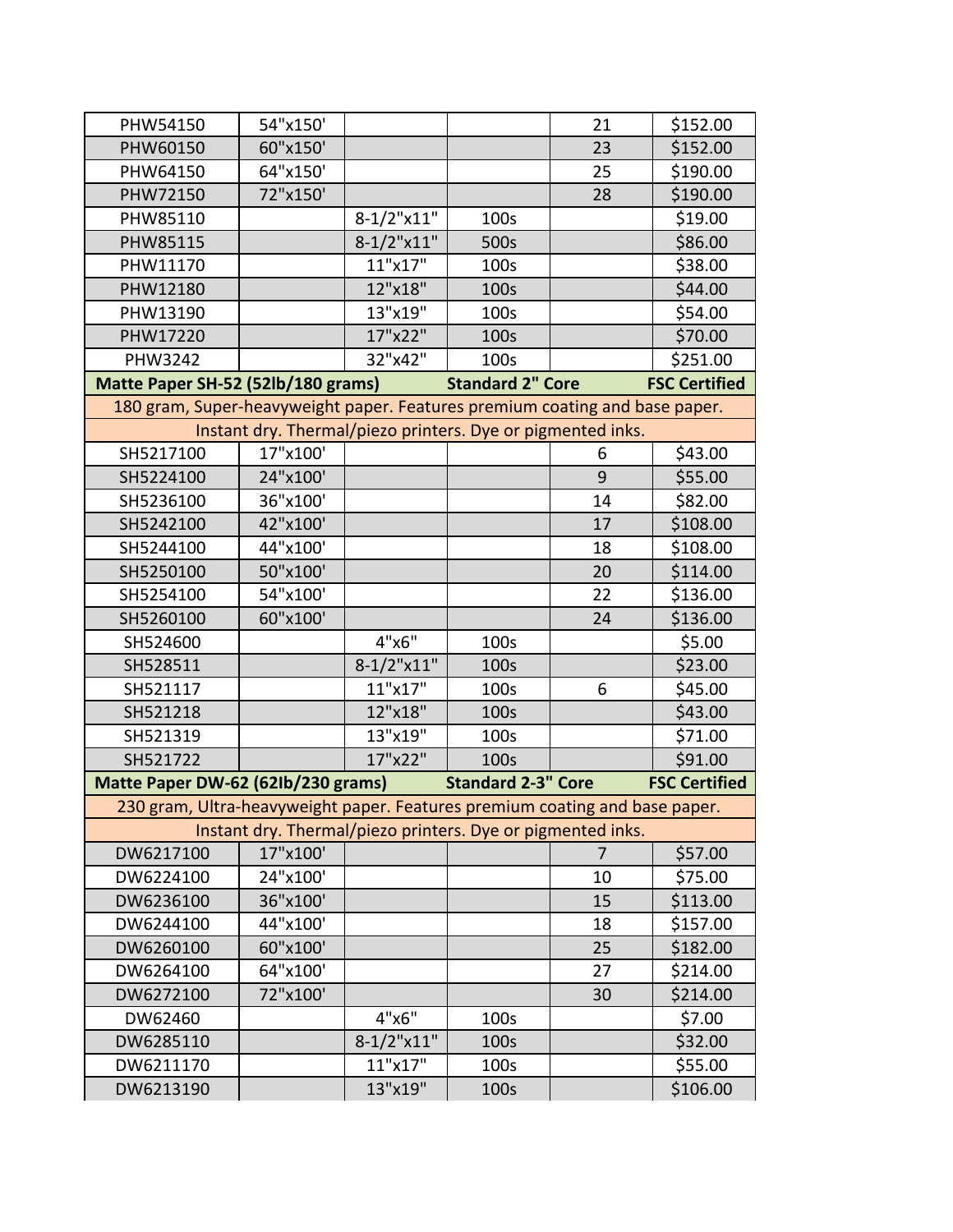| DW6217220                                                                           |                                                                                                 | 17"x22"                   | 100s                    |    | \$119.00             |  |  |  |
|-------------------------------------------------------------------------------------|-------------------------------------------------------------------------------------------------|---------------------------|-------------------------|----|----------------------|--|--|--|
| <b>Premium Matte 230</b>                                                            |                                                                                                 | <b>Standard 2-3" Core</b> | <b>OB Free G7 Shade</b> |    | <b>FSC Certified</b> |  |  |  |
|                                                                                     | 230 gsm / 10 mil High resolution matte paper designed for proofing, Fine Art, or creative comps |                           |                         |    |                      |  |  |  |
| PM23017                                                                             | 17"x130'                                                                                        |                           |                         | 6  | \$74.00              |  |  |  |
| PM23024                                                                             | 24"x130'                                                                                        |                           |                         | 9  | \$99.00              |  |  |  |
| PM23036                                                                             | 36"x130'                                                                                        |                           |                         | 13 | \$150.00             |  |  |  |
| PM23044                                                                             | 44"x130'                                                                                        |                           |                         | 16 | \$187.00             |  |  |  |
| PM23060                                                                             | 60"x130'                                                                                        |                           |                         | 22 | \$267.00             |  |  |  |
| PM23064                                                                             | 64"x130'                                                                                        |                           |                         | 23 | \$321.00             |  |  |  |
| PM2308511                                                                           |                                                                                                 | 8.5"x11"                  | 100s                    | 3  | \$35.00              |  |  |  |
| PM2301117                                                                           |                                                                                                 | 11"x17"                   | 100s                    | 6  | \$66.00              |  |  |  |
| PM2301319                                                                           |                                                                                                 | 13"x19"                   | 100s                    | 10 | \$83.00              |  |  |  |
| PM2301722                                                                           |                                                                                                 | 17"x22"                   | 100s                    | 12 | \$132.00             |  |  |  |
| Matte Paper DS-100 (26lb/100 grams) Double Sided Paper                              |                                                                                                 |                           |                         |    | <b>FSC Certified</b> |  |  |  |
| 100 gram, 26 lb. Double-sided matte paper. Water resistant. Thermal/piezo printers. |                                                                                                 |                           |                         |    |                      |  |  |  |
|                                                                                     | Dye or pigmented inks. Recommended for double-sided proofing.                                   |                           |                         |    |                      |  |  |  |
| Premium constructed paper reduces curl, folds easily. Quality coating yields smooth |                                                                                                 |                           |                         |    |                      |  |  |  |
|                                                                                     | surface for high resolution with lower dust to reduce head clogging.                            |                           |                         |    |                      |  |  |  |
| DS102 on a 2" core                                                                  |                                                                                                 |                           |                         |    |                      |  |  |  |
| DS1023630                                                                           | 36"x300'                                                                                        |                           |                         | 20 | \$200.00             |  |  |  |
| DS1024230                                                                           | 42"x300'                                                                                        |                           |                         | 24 | \$240.00             |  |  |  |
| DS1024415                                                                           | 44"x150'                                                                                        |                           |                         | 12 | \$164.00             |  |  |  |
| DS1024430                                                                           | 44"x300'                                                                                        |                           |                         | 25 | \$270.00             |  |  |  |
| DS102 on a 3" core                                                                  |                                                                                                 |                           |                         |    |                      |  |  |  |
| PPDS103                                                                             | 36"x300'                                                                                        |                           |                         | 20 | \$200.00             |  |  |  |
| PPDS42200                                                                           | 42"x200'                                                                                        |                           |                         | 16 | \$177.00             |  |  |  |
| PPDS42103                                                                           | 42"x300'                                                                                        |                           |                         | 24 | \$240.00             |  |  |  |
| PPDS43250                                                                           | 43"x250'                                                                                        |                           |                         | 20 | \$225.00             |  |  |  |
| PPDS44103                                                                           | 44"x300'                                                                                        |                           |                         | 25 | \$270.00             |  |  |  |
| PPDS50250                                                                           | 50"x250'                                                                                        |                           |                         | 23 | \$318.00             |  |  |  |
| DS1001319                                                                           |                                                                                                 | 13"x19"                   | 100s                    |    | \$65.00              |  |  |  |
| DS1001722                                                                           |                                                                                                 | 17"x22"                   | 100s                    |    | \$91.00              |  |  |  |
| DS1002024                                                                           |                                                                                                 | 20"x24"                   | 100s                    |    | \$100.00             |  |  |  |
| DS1002228                                                                           |                                                                                                 | 22"x28"                   | 100s                    |    | \$111.00             |  |  |  |
| DS1002230                                                                           |                                                                                                 | 22"x30"                   | 100s                    |    | \$118.00             |  |  |  |
| DS1002840                                                                           |                                                                                                 | 28"x40"                   | 100s                    |    | \$180.00             |  |  |  |
| DS1003237                                                                           |                                                                                                 | 32"x37.5"                 | 100s                    |    | \$240.00             |  |  |  |
| NDS1003242                                                                          |                                                                                                 | 32"x42"                   | 100s Notch              |    | \$300.00             |  |  |  |
| DS1003242                                                                           |                                                                                                 | 32"x42"                   | 100s                    |    | \$240.00             |  |  |  |
| DS1003248                                                                           |                                                                                                 | 32"x48"                   | 100s                    |    | \$296.00             |  |  |  |
| Matte Paper DS-106 (26lb/100 grams) Double sided Paper                              |                                                                                                 |                           |                         |    | 6" Core              |  |  |  |
| 100 gram, 26 lb. Double-sided matte paper. Water resistant. Thermal/piezo printers. |                                                                                                 |                           |                         |    |                      |  |  |  |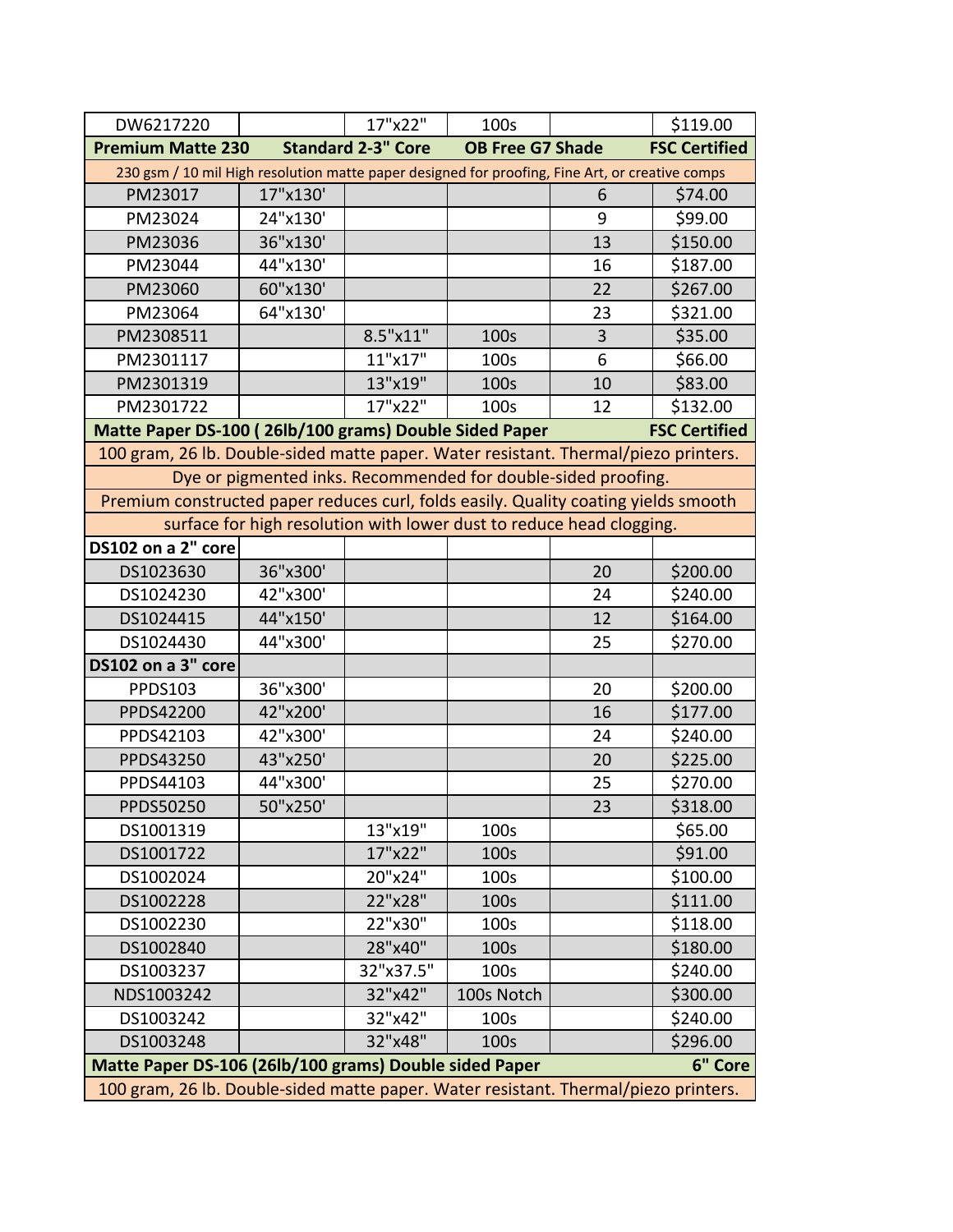| Dye or pigmented inks. Recommended for double-sided proofing.                       |                                                                        |                                 |                                   |                |                      |  |
|-------------------------------------------------------------------------------------|------------------------------------------------------------------------|---------------------------------|-----------------------------------|----------------|----------------------|--|
| Premium constructed paper reduces curl, folds easily. Quality coating yields smooth |                                                                        |                                 |                                   |                |                      |  |
| surface for high resolution with lower dust to reduce head clogging.                |                                                                        |                                 |                                   |                |                      |  |
| PPDS106242                                                                          | 24"x200'                                                               |                                 |                                   | 10             | \$153.00             |  |
| PPDS106442                                                                          | 44"x200'                                                               |                                 |                                   | 17             | \$253.00             |  |
| <b>Matte Paper DS-113</b>                                                           |                                                                        |                                 |                                   |                | <b>FSC Certified</b> |  |
|                                                                                     |                                                                        |                                 | 113 gsm, 2 Sided Imposition Paper |                |                      |  |
| 3" Core                                                                             |                                                                        |                                 |                                   |                |                      |  |
| PPDS11324300                                                                        | 24"x300'                                                               |                                 |                                   | 14             | \$98.00              |  |
| PPDS11336300                                                                        | 36"x300'                                                               |                                 |                                   | 21             | \$141.00             |  |
| PPDS11342225                                                                        | 42"x225'                                                               |                                 |                                   | 18             | \$125.00             |  |
| PPDS11342300                                                                        | 42"x300'                                                               |                                 |                                   | 24             | \$164.00             |  |
| PPDS11344300                                                                        | 44"x300'                                                               |                                 |                                   | 26             | \$172.00             |  |
| PPDS11350300                                                                        | 50"x300'                                                               |                                 |                                   | 29             | Variable             |  |
| 6" Core                                                                             |                                                                        |                                 |                                   |                |                      |  |
| PPDS11324200                                                                        | 24"x200'                                                               |                                 |                                   | $\overline{9}$ | \$84.00              |  |
| PPDS11344200                                                                        | 44"x200'                                                               |                                 |                                   | 17             | \$146.00             |  |
| DS1133242                                                                           |                                                                        | 32"x42"                         | 100s                              | 30             | \$179.00             |  |
|                                                                                     | Matte Paper DS-44 (44 lb.) Double Sided Paper                          |                                 |                                   |                |                      |  |
| 165 gram, double-sided matte paper. Available in sheets only.                       |                                                                        |                                 |                                   |                |                      |  |
| PDS85110                                                                            |                                                                        | 8-1/2"x11"                      | 100s                              | 9              | \$33.00              |  |
| PDS11170                                                                            |                                                                        | 11"x17"                         | 100s                              | 13             | \$58.00              |  |
| PDS12180                                                                            |                                                                        | 12"x18"                         | 100s                              | 14             | \$60.00              |  |
| PDS13190                                                                            |                                                                        | 13"x19"                         | 100s                              | 15             | \$82.00              |  |
| PDS17220                                                                            |                                                                        | 17"x22"                         | 100s                              | 18             | \$109.00             |  |
| PDS22300                                                                            |                                                                        | 22"x30"                         | 100s                              | 25             | \$192.00             |  |
| PDS32420                                                                            |                                                                        | 32"x42"                         | 100s                              | 35             | \$432.00             |  |
| <b>DS 230</b>                                                                       |                                                                        |                                 |                                   |                | <b>FSC Certified</b> |  |
|                                                                                     | 230 gsm / 11.5 mil Double sided matte paper. Available in sheets only. |                                 |                                   |                |                      |  |
| DS2308511                                                                           |                                                                        | $8.5"$ x $11"$                  | 100s                              |                | \$33.00              |  |
| DS2301319                                                                           |                                                                        | 13"x19"                         | 100s                              |                | \$90.00              |  |
| DS2301722                                                                           |                                                                        | 17"x22"                         | 100s                              |                | \$124.00             |  |
| DS2302230                                                                           |                                                                        | 22"x30"                         | 100s                              |                | \$210.00             |  |
| DS2303242                                                                           |                                                                        | 32"x42"                         | 100s                              |                | \$420.00             |  |
|                                                                                     |                                                                        | <b>Proofing Papers</b>          |                                   |                |                      |  |
| Silk GS                                                                             |                                                                        | <b>Standard 2-3" Core</b>       |                                   |                | <b>GRACoL</b>        |  |
|                                                                                     |                                                                        | 7.1 mil, 200 gsm. Satin surface |                                   |                |                      |  |
| SGS13150                                                                            | 13"x150'                                                               |                                 |                                   | 8              | \$116.00             |  |
| SGS17150                                                                            | 17"x150'                                                               |                                 |                                   | 10             | \$136.00             |  |
| SGS24150                                                                            | 24"x150'                                                               |                                 |                                   | 14             | \$188.00             |  |
| SGS36150                                                                            | 36"x150'                                                               |                                 |                                   | 21             | \$271.00             |  |
| SGS42150                                                                            | 42"x150'                                                               |                                 |                                   | 25             | \$336.00             |  |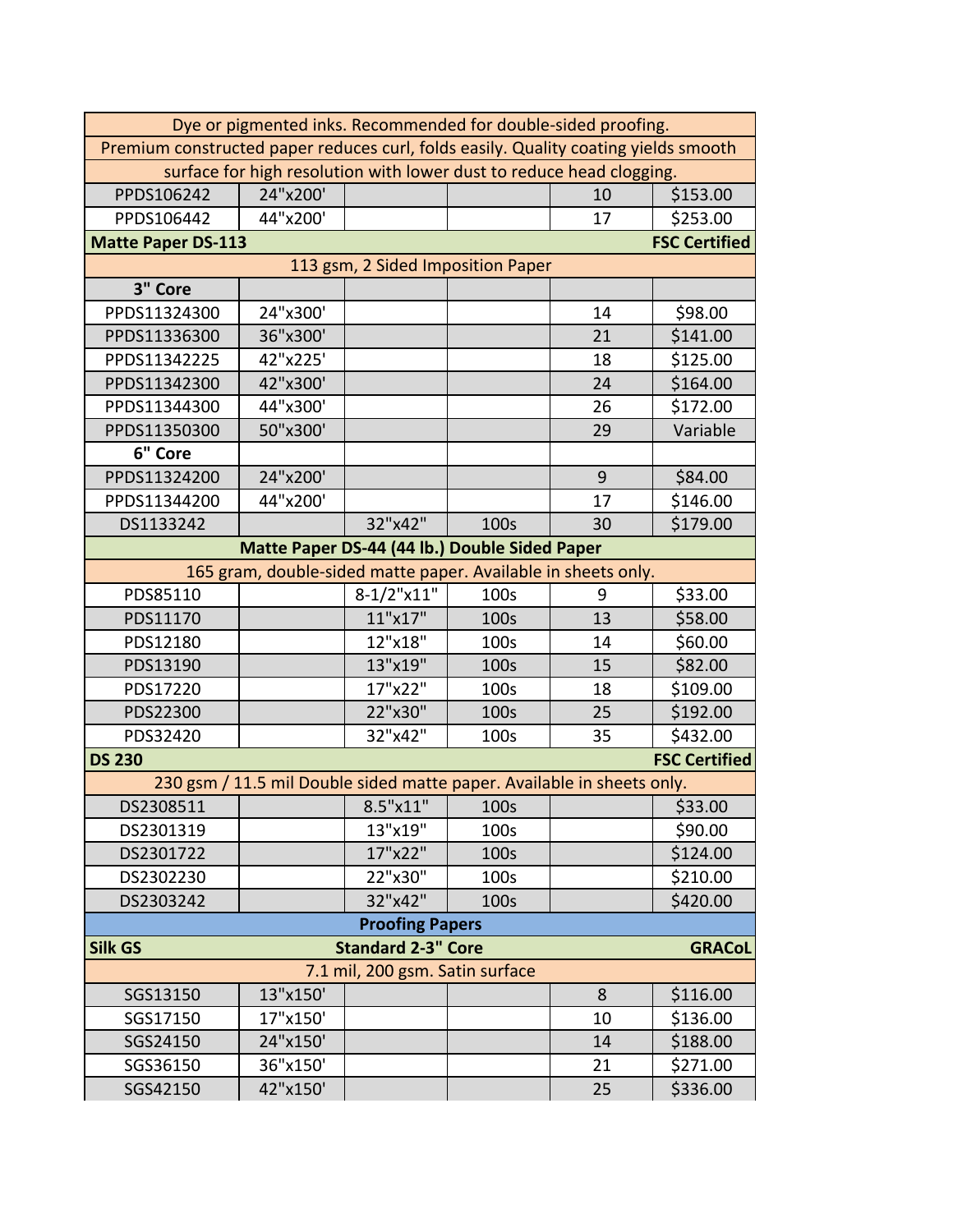| SGS44150                                                                                | 44"x150'                                                     |                           |                                                 | 26 | \$336.00      |  |  |
|-----------------------------------------------------------------------------------------|--------------------------------------------------------------|---------------------------|-------------------------------------------------|----|---------------|--|--|
| SGS50150                                                                                | 50"x150'                                                     |                           |                                                 | 30 | \$377.00      |  |  |
| SGS60150                                                                                | 60"x150'                                                     |                           |                                                 | 35 | \$451.00      |  |  |
| SGS1319                                                                                 |                                                              | 13"x19"                   | 100s                                            |    | \$158.00      |  |  |
| SGS1722                                                                                 |                                                              | 17"x22"                   | 100s                                            |    | \$238.00      |  |  |
| <b>Silk GS Plus</b>                                                                     |                                                              | <b>Standard 2-3" Core</b> |                                                 |    | <b>GRACoL</b> |  |  |
| 7.1 mil, 200 gsm. Satin surface.                                                        |                                                              |                           |                                                 |    |               |  |  |
| SGSP13150                                                                               | 13"x150'                                                     |                           |                                                 | 8  | \$116.00      |  |  |
| SGSP17150                                                                               | 17"x150'                                                     |                           |                                                 | 10 | \$136.00      |  |  |
| SGSP24150                                                                               | 24"x150'                                                     |                           |                                                 | 14 | \$188.00      |  |  |
| SGSP36150                                                                               | 36"x150'                                                     |                           |                                                 | 21 | \$271.00      |  |  |
| SGSP42150                                                                               | 42"x150'                                                     |                           |                                                 | 25 | \$336.00      |  |  |
| SGSP44150                                                                               | 44"x150'                                                     |                           |                                                 | 26 | \$336.00      |  |  |
| SGSP50150                                                                               | 50"x150'                                                     |                           |                                                 | 30 | \$377.00      |  |  |
| SGSP60150                                                                               | 60"x150'                                                     |                           |                                                 | 35 | \$451.00      |  |  |
| SGSP1319                                                                                |                                                              | 13"x19"                   | 100s                                            |    | \$158.00      |  |  |
| SGSP1722                                                                                |                                                              | 17"x22"                   | 100s                                            |    | \$238.00      |  |  |
| SM 255 T1 (255 gsm 10 mil)                                                              |                                                              |                           | <b>Standard 2-3" Core</b>                       |    | <b>GRACoL</b> |  |  |
| SM 255 T1 has Generation 2 coating technology that was specifically designed with the   |                                                              |                           |                                                 |    |               |  |  |
| onset of faster print heads running more viscous ink.                                   |                                                              |                           |                                                 |    |               |  |  |
|                                                                                         | The results are color that stabilizes immediately for years. |                           |                                                 |    |               |  |  |
| SM25514100                                                                              | 14"x100'                                                     |                           |                                                 |    | \$89.00       |  |  |
| SM25517100                                                                              | 17"x100'                                                     |                           |                                                 |    | \$118.00      |  |  |
| SM25524100                                                                              | 24"x100'                                                     |                           |                                                 |    | \$143.00      |  |  |
| SM25542100                                                                              | 42"x100'                                                     |                           |                                                 |    | \$263.00      |  |  |
| SM25544100                                                                              | 44"x100'                                                     |                           |                                                 |    | \$263.00      |  |  |
| SM25560100                                                                              | 60"x100'                                                     |                           |                                                 |    | \$353.00      |  |  |
| SM2551319                                                                               |                                                              | 13"x19"                   | 100s                                            |    | \$159.00      |  |  |
| Semi Matte/DP (10 mil 260 grams)                                                        |                                                              |                           | <b>Standard 2-3" Core</b>                       |    | <b>GRACoL</b> |  |  |
| 10 mil Heavy weight photo-grade proofing paper. Features wide color gamut, instant dry. |                                                              |                           |                                                 |    |               |  |  |
|                                                                                         | Recommended for Epson Ultrachrome Inks using Photo Black.    |                           |                                                 |    |               |  |  |
|                                                                                         |                                                              |                           | Ideal for all other printers used for proofing. |    |               |  |  |
| PSMDP131                                                                                | 13"x100'                                                     |                           |                                                 | 7  | \$83.00       |  |  |
| PSMDP171                                                                                | 17"x100'                                                     |                           |                                                 | 9  | \$105.00      |  |  |
| PSMDP241                                                                                | 24"x100'                                                     |                           |                                                 | 12 | \$141.00      |  |  |
| PSMDP361                                                                                | 36"x100'                                                     |                           |                                                 | 18 | \$203.00      |  |  |
| PSMDP421                                                                                | 42"x100'                                                     |                           |                                                 | 21 | \$245.00      |  |  |
| PSMDP441                                                                                | 44"x100'                                                     |                           |                                                 | 22 | \$245.00      |  |  |
| PSMDP501                                                                                | 50"x100'                                                     |                           |                                                 | 25 | \$282.00      |  |  |
| PSMDP541                                                                                | 54"x100'                                                     |                           |                                                 | 27 | \$316.00      |  |  |
| PSMDP601                                                                                | 60"x100'                                                     |                           |                                                 | 30 | \$316.00      |  |  |
| <b>PSMDP8511</b>                                                                        |                                                              | $8-1/2"x11"$              | 100s                                            |    | \$68.00       |  |  |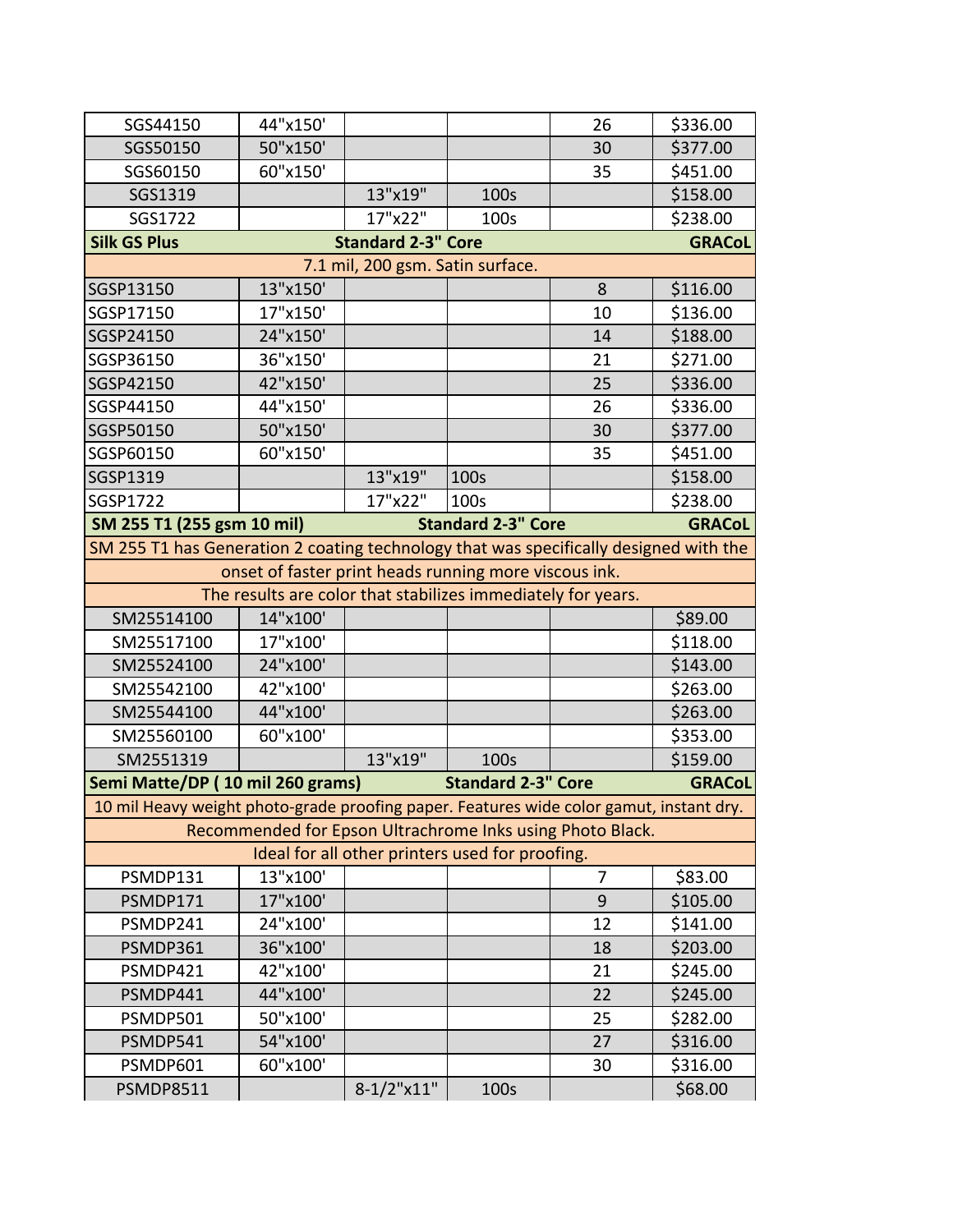| <b>PSMDP1117</b>                                                                   |                                                                                         | 11"x17"       | 100s                      | 8                         | \$136.00      |  |  |  |  |
|------------------------------------------------------------------------------------|-----------------------------------------------------------------------------------------|---------------|---------------------------|---------------------------|---------------|--|--|--|--|
| <b>PSMDP1319</b>                                                                   |                                                                                         | 13"x19"       | 100s                      | 11                        | \$176.00      |  |  |  |  |
| <b>PSMDP1722</b>                                                                   |                                                                                         | 17"x22"       | 100s                      |                           | \$266.00      |  |  |  |  |
|                                                                                    | <b>Standard 3" Core</b><br><b>SMDP 7 (7 mil 220gsm)</b>                                 |               |                           |                           |               |  |  |  |  |
|                                                                                    | 7 mil, Semi-Matte finish photo grade paper. Features wide color gamut, instant dry.     |               |                           |                           |               |  |  |  |  |
|                                                                                    | Recommended for Epson Ultrachrome Inks using Photo Black.                               |               |                           |                           |               |  |  |  |  |
| SMDP713150                                                                         | 13"x150'                                                                                |               |                           |                           | \$113.00      |  |  |  |  |
| SMDP717150                                                                         | 17"x150'                                                                                |               |                           |                           | \$142.00      |  |  |  |  |
| SMDP724150                                                                         | 24"x150'                                                                                |               |                           |                           | \$190.00      |  |  |  |  |
| SMDP736150                                                                         | 36"x150'                                                                                |               |                           |                           | \$274.00      |  |  |  |  |
| SMDP742150                                                                         | 42"x150'                                                                                |               |                           |                           | \$330.00      |  |  |  |  |
| SMDP744150                                                                         | 44"x150'                                                                                |               |                           |                           | \$330.00      |  |  |  |  |
| SMDP750150                                                                         | 50"x150'                                                                                |               |                           |                           | \$381.00      |  |  |  |  |
| SMDP754150                                                                         | 54"x150'                                                                                |               |                           |                           | \$426.00      |  |  |  |  |
| SMDP760150                                                                         | 60"x150'                                                                                |               |                           |                           | \$426.00      |  |  |  |  |
| SMDP78511                                                                          |                                                                                         | $8-1/2$ "x11" | 100s                      |                           | \$65.00       |  |  |  |  |
| SMDP1319                                                                           |                                                                                         | 13"x19"       | 100s                      |                           | \$158.00      |  |  |  |  |
| <b>SMDP1722</b>                                                                    |                                                                                         | 17"x22"       | 100s                      |                           | \$238.00      |  |  |  |  |
| Gloss/DP (10 mil 260 grams)                                                        |                                                                                         |               | <b>Standard 2-3" Core</b> |                           | <b>GRACoL</b> |  |  |  |  |
|                                                                                    | 10 mil Heavy weight photo-grade gloss finish proofing paper. Features wide color gamut, |               |                           |                           |               |  |  |  |  |
|                                                                                    | instant dry. Recommended for Epson Ultrachrome Inks using                               |               |                           |                           |               |  |  |  |  |
|                                                                                    | Photo Black. Ideal for all other printers used for proofing.                            |               |                           |                           |               |  |  |  |  |
| <b>PGDP131</b>                                                                     | 13"x100'                                                                                |               |                           | 7                         | \$83.00       |  |  |  |  |
| <b>PGDP171</b>                                                                     | 17"x100'                                                                                |               |                           | 9                         | \$105.00      |  |  |  |  |
| PGDP241                                                                            | 24"x100'                                                                                |               |                           | 13                        | \$141.00      |  |  |  |  |
| <b>PGDP361</b>                                                                     | 36"x100'                                                                                |               |                           | 19                        | \$203.00      |  |  |  |  |
| <b>PGDP421</b>                                                                     | 42"x100'                                                                                |               |                           | 22                        | \$245.00      |  |  |  |  |
| <b>PGDP441</b>                                                                     | 44"x100'                                                                                |               |                           | 23                        | \$245.00      |  |  |  |  |
| <b>PGDP501</b>                                                                     | 50"x100'                                                                                |               |                           | 27                        | \$282.00      |  |  |  |  |
| <b>PGDP601</b>                                                                     | 60"x100'                                                                                |               |                           |                           |               |  |  |  |  |
| <b>PGDP8511</b>                                                                    |                                                                                         |               |                           | 32                        | \$316.00      |  |  |  |  |
|                                                                                    |                                                                                         | $8-1/2$ "x11" | 100s                      |                           | \$68.00       |  |  |  |  |
| <b>PGDP1117</b>                                                                    |                                                                                         | 11"x17"       | 100s                      | 8                         | \$136.00      |  |  |  |  |
| PGDP1319                                                                           |                                                                                         | 13"x19"       | 100s                      | 11                        | \$176.00      |  |  |  |  |
| <b>PGDP1722</b>                                                                    |                                                                                         | 17"x22"       | 100s                      |                           | \$266.00      |  |  |  |  |
| <b>PGDP2430</b>                                                                    |                                                                                         | 24"x30"       | 100s                      |                           | \$538.00      |  |  |  |  |
| Satin Contract Base/ESCB (10 mil 260 grams)                                        |                                                                                         |               |                           | <b>Standard 2-3" Core</b> | <b>GRACoL</b> |  |  |  |  |
| 260 gram Satin finish proofing paper. Commercial shade. Features wide color gamut, |                                                                                         |               |                           |                           |               |  |  |  |  |
|                                                                                    | instant dry. Recommended for Epson Ultrachrome Inks                                     |               |                           |                           |               |  |  |  |  |
|                                                                                    | using Photo Black. Ideal for all other printers used for proofing.                      |               |                           |                           |               |  |  |  |  |
| <b>ESCB131</b>                                                                     | 13"x100'                                                                                |               |                           | 7                         | \$124.00      |  |  |  |  |
| <b>ESCB171</b>                                                                     | 17"x100'                                                                                |               |                           | 9                         | \$156.00      |  |  |  |  |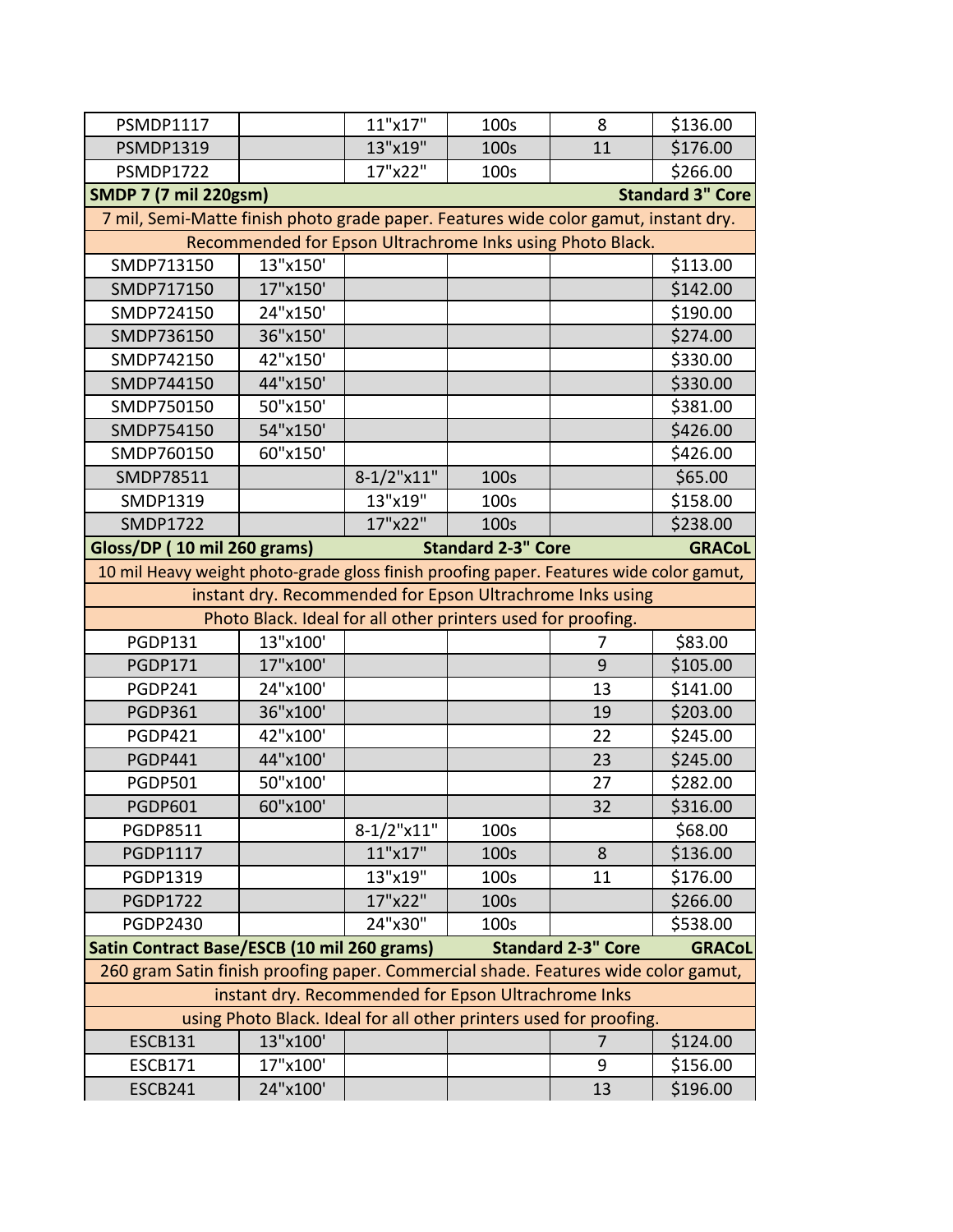| <b>ESCB361</b>                                                                         | 36"x100'                                                                             |                                |      | 19                        | \$304.00             |  |  |  |
|----------------------------------------------------------------------------------------|--------------------------------------------------------------------------------------|--------------------------------|------|---------------------------|----------------------|--|--|--|
| <b>ESCB441</b>                                                                         | 44"x100'                                                                             |                                |      | 24                        | \$360.00             |  |  |  |
| <b>Gloss Contract Base/EGCB (7 mil 260 grams)</b>                                      |                                                                                      |                                |      | <b>Standard 2-3" Core</b> | <b>GRACoL</b>        |  |  |  |
|                                                                                        | 7 mil, Commercial shade. Instant dry. Thermal/piezo printers. Dye or pigmented inks. |                                |      |                           |                      |  |  |  |
|                                                                                        | With Epson Ultrachrome inks, Photo Black ink is recommended.                         |                                |      |                           |                      |  |  |  |
| <b>EGCB131</b>                                                                         | 13"x100'                                                                             |                                |      | 5                         | \$155.00             |  |  |  |
| <b>EGCB171</b>                                                                         | 17"x100'                                                                             |                                |      | 6                         | \$195.00             |  |  |  |
| EGCB201                                                                                | 20"x100'                                                                             |                                |      | 8                         | \$205.00             |  |  |  |
| EGCB221                                                                                | 22"x100'                                                                             |                                |      | 8                         | \$226.00             |  |  |  |
| EGCB241                                                                                | 24"x100'                                                                             |                                |      | 9                         | \$246.00             |  |  |  |
| <b>EGCB361</b>                                                                         | 36"x100'                                                                             |                                |      | 14                        | \$380.00             |  |  |  |
| <b>EGCB441</b>                                                                         | 44"x100'                                                                             |                                |      | 17                        | \$450.00             |  |  |  |
| <b>White Satin (190 gram)</b>                                                          |                                                                                      | <b>Standard 2-3" Core</b>      |      | <b>GRACoL</b>             | <b>FSC Certified</b> |  |  |  |
| This instant dry, high resolution proofing paper uses a specially developed coating to |                                                                                      |                                |      |                           |                      |  |  |  |
|                                                                                        | minimize pigmented bronzing. The microporous coating provides                        |                                |      |                           |                      |  |  |  |
| an excellent surface to hold the darkest of black point while using up to 30% less ink |                                                                                      |                                |      |                           |                      |  |  |  |
|                                                                                        | over competitive medias. The ultra-low metamerism index                              |                                |      |                           |                      |  |  |  |
| and commercial shade make white satin 190 a great choice for commercial and            |                                                                                      |                                |      |                           |                      |  |  |  |
|                                                                                        | publication proofing. Works with dye and pigmented ink sets.                         |                                |      |                           |                      |  |  |  |
| SW13100                                                                                | 13"x100'                                                                             |                                |      | 5                         | \$108.00             |  |  |  |
| SW17100                                                                                | 17"x100'                                                                             |                                |      | 7                         | \$139.00             |  |  |  |
| SW24100                                                                                | 24"x100'                                                                             |                                |      | 10                        | \$193.00             |  |  |  |
| SW36100                                                                                | 36"x100'                                                                             |                                |      | 15                        | \$278.00             |  |  |  |
| SW42100                                                                                | 42"x100'                                                                             |                                |      | 17                        | \$336.00             |  |  |  |
| SW44100                                                                                | 44"x100'                                                                             |                                |      | 18                        | \$385.00             |  |  |  |
| SW50100                                                                                | 50"x100'                                                                             |                                |      | 21                        | \$387.00             |  |  |  |
| SW60100                                                                                | 60"x100'                                                                             |                                |      | 25                        | \$464.00             |  |  |  |
| SW85110                                                                                |                                                                                      | $8-1/2$ "x11"                  | 100s |                           | \$59.00              |  |  |  |
| SW11170                                                                                |                                                                                      | 11"x17"                        | 100s |                           | \$116.00             |  |  |  |
| SW13190                                                                                |                                                                                      | 13"x19"                        | 100s |                           | \$184.00             |  |  |  |
| SW17220                                                                                |                                                                                      | 17"x22"                        | 100s |                           | \$246.00             |  |  |  |
| <b>White Satin (230 gram)</b>                                                          |                                                                                      | <b>Standard 2-3" Core</b>      |      | <b>GRACoL</b>             | <b>FSC Certified</b> |  |  |  |
|                                                                                        |                                                                                      | Same as 190 only heavier paper |      |                           |                      |  |  |  |
| SWB13100                                                                               | 13"x100'                                                                             |                                |      | 6                         | \$123.00             |  |  |  |
| SWB17100                                                                               | 17"x100'                                                                             |                                |      | 8                         | \$160.00             |  |  |  |
| SWB24100                                                                               | 24"x100'                                                                             |                                |      | 12                        | \$219.00             |  |  |  |
| SWB36100                                                                               | 36"x100'                                                                             |                                |      | 17                        | \$317.00             |  |  |  |
| SWB42100                                                                               | 42"x100'                                                                             |                                |      | 20                        | \$369.00             |  |  |  |
| SWB44100                                                                               | 44"x100'                                                                             |                                |      | 21                        | \$439.00             |  |  |  |
| SWB50100                                                                               | 50"x100'                                                                             |                                |      | 24                        | \$439.00             |  |  |  |
| SWB60100                                                                               | 60"x100'                                                                             |                                |      | 29                        | \$526.00             |  |  |  |
| SWB85110                                                                               |                                                                                      | $8-1/2$ "x11"                  | 100s |                           | \$78.00              |  |  |  |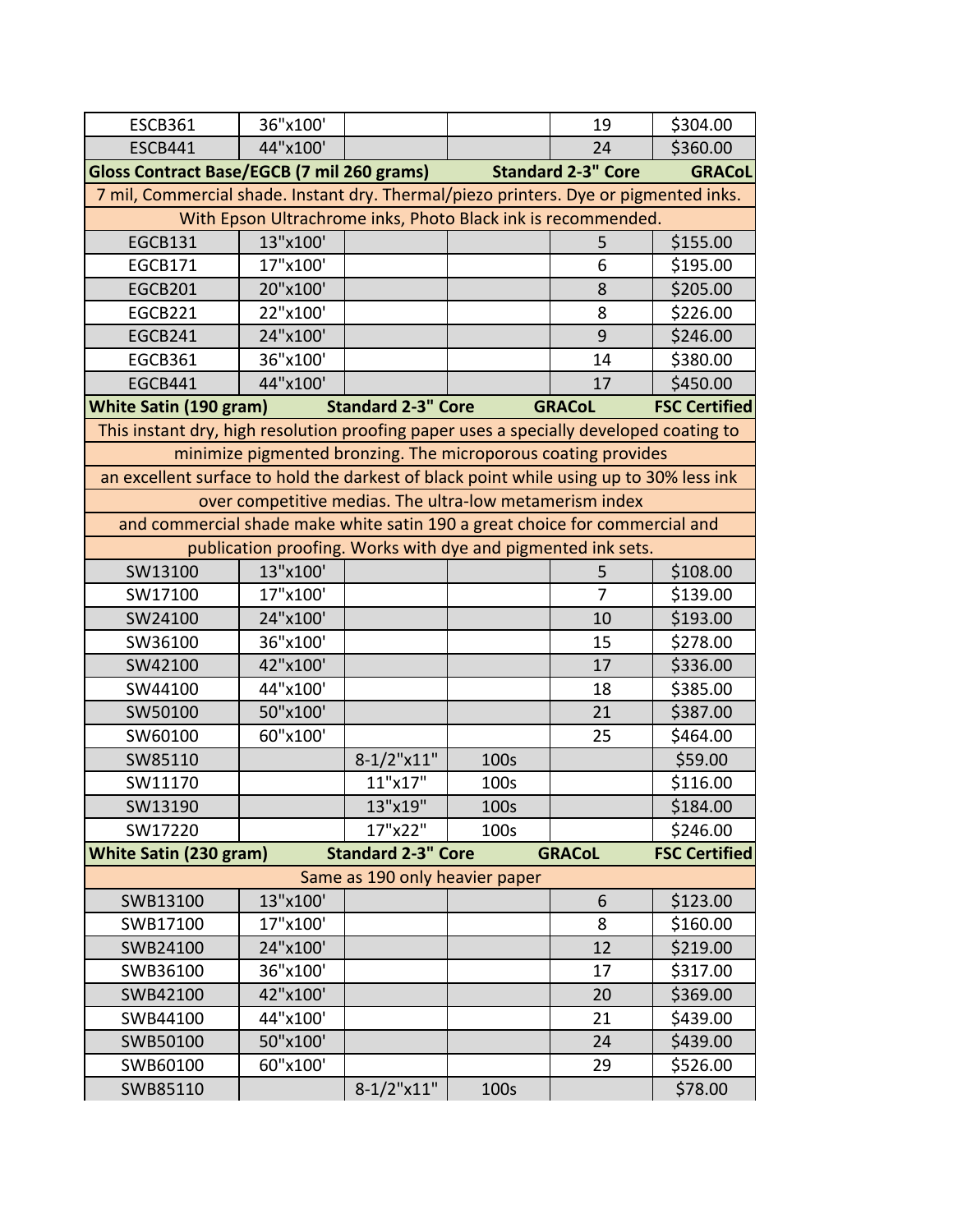| SWB11170                                                                                |                                                                      | 11"x17"                   | 100s                      |               | \$156.00                  |
|-----------------------------------------------------------------------------------------|----------------------------------------------------------------------|---------------------------|---------------------------|---------------|---------------------------|
| SWB13190                                                                                |                                                                      | 13"x19"                   | 100s                      |               | \$211.00                  |
| SWB17220                                                                                |                                                                      | 17"x22"                   | 100s                      |               | \$300.00                  |
| <b>Proof Satin 220 OB FREE</b>                                                          |                                                                      | <b>Standard 2-3" Core</b> | <b>Ph. Neutral</b>        | <b>GRACoL</b> | <b>FSC Certified</b>      |
| 7.5 mil, 220 gsm. Instant dry, wide gamut, proofing paper. Microporous coating.         |                                                                      |                           |                           |               |                           |
| PS220131                                                                                | 13"x150'                                                             |                           |                           | 8             | \$156.00                  |
| PS220171                                                                                | 17"x150'                                                             |                           |                           | 10            | \$167.00                  |
| PS220241                                                                                | 24"x150'                                                             |                           |                           | 14            | \$223.00                  |
| PS220361                                                                                | 36"x150'                                                             |                           |                           | 21            | \$334.00                  |
| PS220421                                                                                | 42"x150'                                                             |                           |                           | 25            | \$409.00                  |
| PS220441                                                                                | 44"x150'                                                             |                           |                           | 26            | \$409.00                  |
| PS220601                                                                                | 60"x150'                                                             |                           |                           | 35            | \$555.00                  |
| PS2208511                                                                               |                                                                      | $8-1/2$ "x11"             | 100s                      |               | \$64.00                   |
| PS2201117                                                                               |                                                                      | 11"x17"                   | 100s                      |               | \$130.00                  |
| PS2201319                                                                               |                                                                      | 13"x19"                   | 100s                      |               | \$167.00                  |
| PS2201719                                                                               |                                                                      | 17"x22"                   | 100s                      |               | \$240.00                  |
| <b>Proof Satin 245</b>                                                                  | <b>OB FREE</b>                                                       |                           | <b>Standard 2-3" Core</b> |               | <b>Ph. Neutral</b>        |
| 9 mil, 245 gsm. Instant dry, wide gamut, proofing paper. Microporous coating.           |                                                                      |                           |                           |               |                           |
| PS2451715                                                                               | 17"x150'                                                             |                           |                           | 10            | \$200.00                  |
| PS2452415                                                                               | 24"x150'                                                             |                           |                           | 14            | \$269.00                  |
| PS2453615                                                                               | 36"x150'                                                             |                           |                           | 21            | \$401.00                  |
| PS2454215                                                                               | 42"x150'                                                             |                           |                           | 25            | \$491.00                  |
| PS2454415                                                                               | 44"x150'                                                             |                           |                           | 26            | \$491.00                  |
| PS2456015                                                                               | 60"x150'                                                             |                           |                           | 35            | \$667.00                  |
| PS2451319                                                                               |                                                                      | 13"x19"                   | 100s                      |               | \$217.00                  |
| <b>Select Satin 200</b>                                                                 |                                                                      | <b>Standard 2-3" Core</b> |                           |               | <b>Ph. Neutral GRACoL</b> |
|                                                                                         | Select Satin 200 is an instant dry, wide gamut, proofing paper.      |                           |                           |               |                           |
| SS20013150                                                                              | 13"x150'                                                             |                           |                           | 8             | \$121.00                  |
| SS20017150                                                                              | 17"x150'                                                             |                           |                           | 10            | \$147.00                  |
| SS20024150                                                                              | 24"x150'                                                             |                           |                           | 15            | \$198.00                  |
| SS20036150                                                                              | 36"x150'                                                             |                           |                           | 22            | \$293.00                  |
| SS20042150                                                                              | 42"x150'                                                             |                           |                           | 26            | \$346.00                  |
| SS20044150                                                                              | 44"x150'                                                             |                           |                           | 27            | \$363.00                  |
| SS20050150                                                                              | 50"x150'                                                             |                           |                           | 31            | \$412.00                  |
| SS20060150                                                                              | 60"x150'                                                             |                           |                           | 37            | \$412.00                  |
| SS2001319                                                                               |                                                                      | 13"x19"                   | 100s                      |               | \$176.00                  |
|                                                                                         | Press White 160 Standard 2-3" Core FSC Certified GRACoL              |                           |                           |               |                           |
| 8 mil, 160 gsm. Was designed to have the look and feel of an offset press sheet while   |                                                                      |                           |                           |               |                           |
|                                                                                         | maintaining all of the necessary coating properties                  |                           |                           |               |                           |
| to allow it to be used for contract proofing. This low gloss proofing paper has minimal |                                                                      |                           |                           |               |                           |
|                                                                                         | optical brighteners to mimic the spectral curve of a #1 press sheet. |                           |                           |               |                           |
| PW13100                                                                                 | 13"x100'                                                             |                           |                           | 5             | \$96.00                   |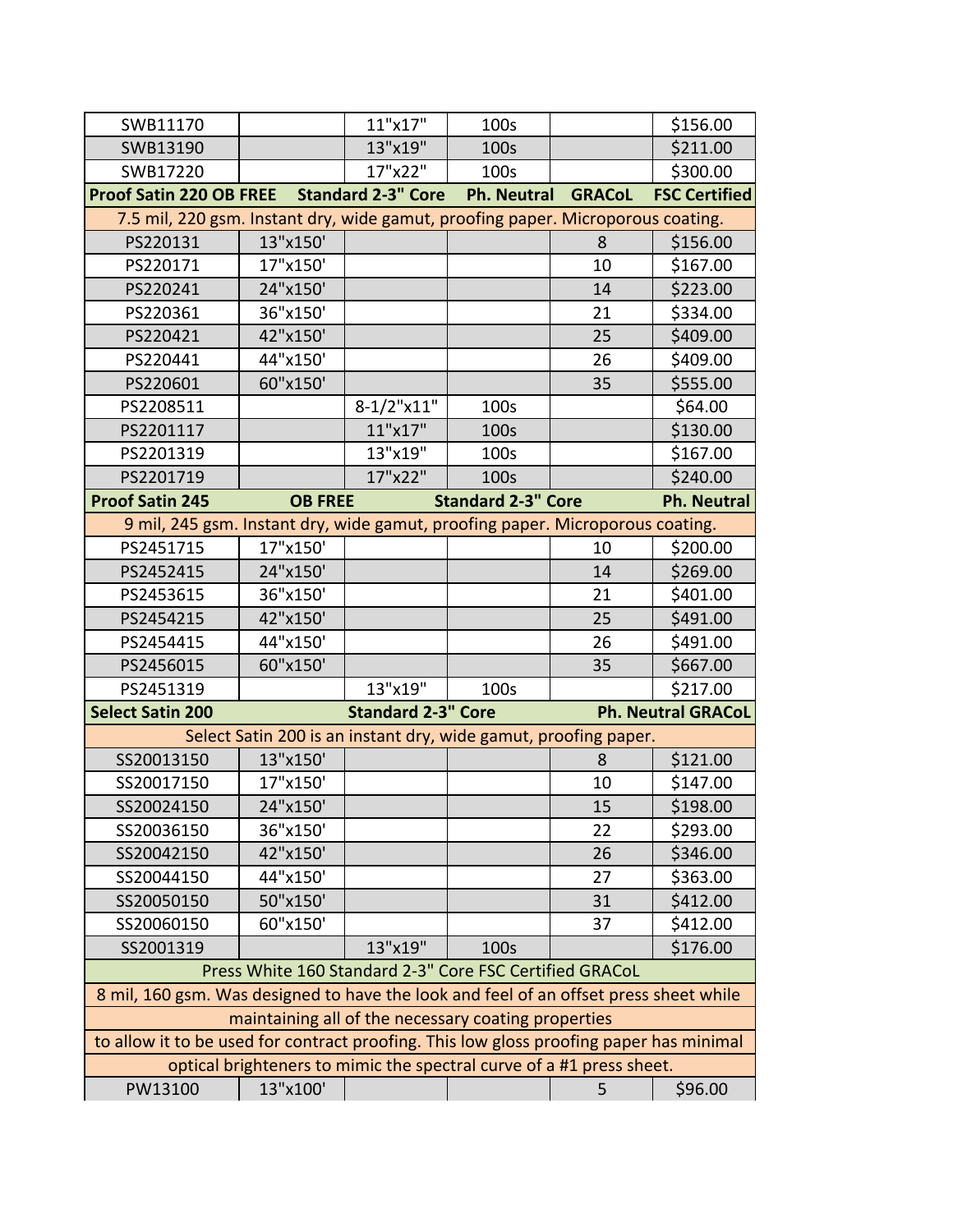| PW17100                                                                                                 | 17"x100'                                                            |                           |                         | 7  | \$112.00                |  |  |  |
|---------------------------------------------------------------------------------------------------------|---------------------------------------------------------------------|---------------------------|-------------------------|----|-------------------------|--|--|--|
| PW24100                                                                                                 | 24"x100'                                                            |                           |                         | 9  | \$160.00                |  |  |  |
| PW36100                                                                                                 | 36"x100'                                                            |                           |                         | 14 | \$218.00                |  |  |  |
| PW42100                                                                                                 | 42"x100'                                                            |                           |                         | 16 | \$261.00                |  |  |  |
| PW44100                                                                                                 | 44"x100'                                                            |                           |                         | 17 | \$261.00                |  |  |  |
| PW85110                                                                                                 |                                                                     | $8-1/2$ "x11"             | 100s                    |    | \$53.00                 |  |  |  |
| PW11170                                                                                                 |                                                                     | 11"x17"                   | 100s                    |    | \$102.00                |  |  |  |
| PW13190                                                                                                 |                                                                     | 13"x19"                   | 100s                    |    | \$176.00                |  |  |  |
| PW17220                                                                                                 |                                                                     | 17"x22"                   | 100s                    |    | \$196.00                |  |  |  |
| <b>SWOP 3 SPEC</b><br>Press Pub 160<br><b>Standard 2-3" Core</b><br><b>Ph. Neutral</b><br><b>GRACoL</b> |                                                                     |                           |                         |    |                         |  |  |  |
| 160gm OBA free. SWOP sheet. Low metamerism. Premium Proofing Paper                                      |                                                                     |                           |                         |    |                         |  |  |  |
| PP1601315                                                                                               | 13"x150'                                                            |                           |                         | 10 | \$200.00                |  |  |  |
| PP1601715                                                                                               | 17"x150'                                                            |                           |                         | 14 | \$200.00                |  |  |  |
| PP1602415                                                                                               | 24"x150'                                                            |                           |                         | 19 | \$269.00                |  |  |  |
| PP1603615                                                                                               | 36"x150'                                                            |                           |                         | 29 | \$400.00                |  |  |  |
| PP1604215                                                                                               | 42"x150'                                                            |                           |                         | 34 | \$460.00                |  |  |  |
| PP1601319                                                                                               |                                                                     | 13"x19"                   | 100s                    |    | \$230.00                |  |  |  |
| Gloss/EXR (7 mil 220 grams)                                                                             |                                                                     |                           | <b>Standard 2" Core</b> |    | <b>GRACoL</b>           |  |  |  |
| 7 mil, Gloss Finish, instant dry. Bright white paper ideal on all printers for proofing,                |                                                                     |                           |                         |    |                         |  |  |  |
| poster, or high end reproductions. Thermal/piezo printers. Dye or pigmented inks.                       |                                                                     |                           |                         |    |                         |  |  |  |
| EXRPG131                                                                                                | 13"x100'                                                            |                           |                         | 5  | \$83.00                 |  |  |  |
| EXRPG141                                                                                                | 14"x100'                                                            |                           |                         | 5  | \$83.00                 |  |  |  |
| EXRPG171                                                                                                | 17"x100'                                                            |                           |                         | 6  | \$105.00                |  |  |  |
| EXRPG241                                                                                                | 24"x100'                                                            |                           |                         | 8  | \$141.00                |  |  |  |
| EXRPG361                                                                                                | 36"x100'                                                            |                           |                         | 13 | \$203.00                |  |  |  |
| EXRPG421                                                                                                | 42"x100'                                                            |                           |                         | 15 | \$245.00                |  |  |  |
| EXRPG441                                                                                                | 44"x100'                                                            |                           |                         | 15 | \$245.00                |  |  |  |
| EXRPG501                                                                                                | 50"x100'                                                            |                           |                         | 18 | \$282.00                |  |  |  |
| EXRPG601                                                                                                | 60"x100'                                                            |                           |                         | 21 | \$316.00                |  |  |  |
| Silky BW 170                                                                                            |                                                                     | <b>Standard 2-3" Core</b> |                         |    | <b>FSC Certified</b>    |  |  |  |
|                                                                                                         | 7 mil Premium paper. Bright white with wide color gamut. Universal. |                           |                         |    |                         |  |  |  |
|                                                                                                         | Works with dye/pigment inks. Instant dry. Thermal/piezo printers.   |                           |                         |    |                         |  |  |  |
| S17017150                                                                                               | 17"x150'                                                            |                           |                         | 9  | \$110.00                |  |  |  |
| S17024150                                                                                               | 24"x150'                                                            |                           |                         | 12 | \$157.00                |  |  |  |
| S17036150                                                                                               | 36"x150'                                                            |                           |                         | 18 | \$218.00                |  |  |  |
| S17042150                                                                                               | 42"x150'                                                            |                           |                         | 21 | \$276.00                |  |  |  |
| S17044150                                                                                               | 44"x150'                                                            |                           |                         | 22 | \$276.00                |  |  |  |
| S17050150                                                                                               | 50"x150'                                                            |                           |                         | 25 | \$313.00                |  |  |  |
| S17060150                                                                                               | 60"x150'                                                            |                           |                         | 30 | \$376.00                |  |  |  |
| <b>SGDS - 160</b>                                                                                       |                                                                     |                           |                         |    | <b>Standard 3" Core</b> |  |  |  |
| 160 gsm. Premium glossy double sided inkjet coated paper with unparalleled ink absorption and dry time. |                                                                     |                           |                         |    |                         |  |  |  |
| Allows printers using dye or pigment ink to run at maximum production speed while                       |                                                                     |                           |                         |    |                         |  |  |  |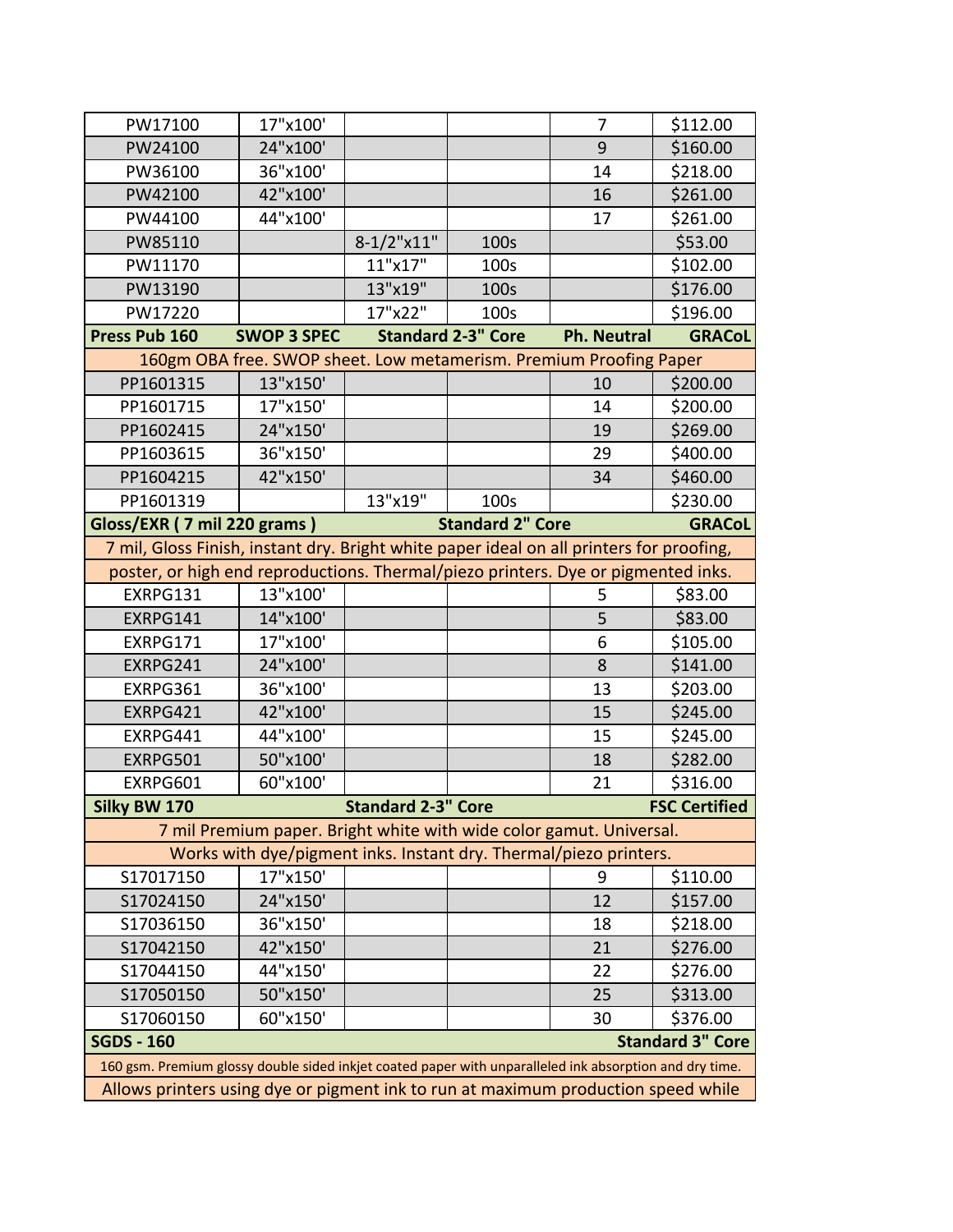| using less ink without cockling, offsetting, or bleeding.                             |                                                               |                     |                 |                |                           |  |
|---------------------------------------------------------------------------------------|---------------------------------------------------------------|---------------------|-----------------|----------------|---------------------------|--|
| SGDS16042200                                                                          | 42"x200'                                                      |                     |                 |                | \$258.00                  |  |
| SGDS16060200                                                                          | 60"x200'                                                      |                     |                 |                | \$280.00                  |  |
| SGDS1603242                                                                           |                                                               | 32"x42"             | 100s            |                | \$420.00                  |  |
| <b>SGDS - 160</b>                                                                     |                                                               |                     |                 |                | <b>Standard 2-3" Core</b> |  |
|                                                                                       | Premium inkjet paper designed to simulate newsprint.          |                     |                 |                |                           |  |
| PNP24250                                                                              | 24"x250'                                                      |                     |                 |                | \$160.00                  |  |
|                                                                                       |                                                               | <b>Photo Papers</b> |                 |                |                           |  |
| <b>Premium Pearl 300</b>                                                              |                                                               |                     |                 |                | <b>Standard 3" Core</b>   |  |
| 11.5mil, 300gsm, Bright White, Heavyweight luster (E) surface photo grade paper.      |                                                               |                     |                 |                |                           |  |
|                                                                                       | Has the look and feel of traditional professional photograph. |                     |                 |                |                           |  |
| PP30017100                                                                            | 17"x100'                                                      |                     |                 | 9              | \$100.00                  |  |
| PP30024100                                                                            | 24"x100'                                                      |                     |                 | 14             | \$141.00                  |  |
| PP30036100                                                                            | 36"x100'                                                      |                     |                 | 19             | \$225.00                  |  |
| PP30044100                                                                            | 44"x100'                                                      |                     |                 | 23             | \$257.00                  |  |
| PP30060100                                                                            | 60"x100'                                                      |                     |                 | 32             | \$351.00                  |  |
| PP30046-1                                                                             |                                                               | 4"x6"               | 100s            | $\overline{2}$ | \$12.00                   |  |
| PP30046-5                                                                             |                                                               | 4"x6"               | 500s            | 10             | \$56.00                   |  |
| PP3008511-50                                                                          |                                                               | $8-1/2$ "x11"       | 50 <sub>s</sub> | 2              | \$27.00                   |  |
| PP3008511-1                                                                           |                                                               | $8-1/2$ "x11"       | 100s            | 3              | \$52.00                   |  |
| PP3008511-250                                                                         |                                                               | $8-1/2$ "x11"       | 250s            | 9              | \$126.00                  |  |
| PP3008511-5                                                                           |                                                               | $8-1/2$ "x11"       | 500s            | 15             | \$252.00                  |  |
| PP3001117-50                                                                          |                                                               | 11"x17"             | 50s             | 3              | \$52.00                   |  |
| PP3001117-1                                                                           |                                                               | 11"x17"             | 100s            | 6              | \$103.00                  |  |
| PP3001319-50                                                                          |                                                               | 13"x19"             | 50s             | 3              | \$59.00                   |  |
| PP3001319-1                                                                           |                                                               | 13"x19"             | 100s            | 6              | \$123.00                  |  |
| PP3001722-50                                                                          |                                                               | 17"x22"             | 50 <sub>s</sub> | 6.5            | \$103.00                  |  |
| PP3001722-1                                                                           |                                                               | 17"x22"             | 100s            | 13             | \$206.00                  |  |
| <b>Baryta Silk 310</b>                                                                |                                                               |                     |                 |                | <b>Standard 3" Core</b>   |  |
| 12.5mil, 310gsm. Acid free. Photo fibre base with look and feel of traditional baryta |                                                               |                     |                 |                |                           |  |
|                                                                                       | photo paper. High quality, dramatic B&W and color images.     |                     |                 |                |                           |  |
| <b>BS1750</b>                                                                         | 17"x50'                                                       |                     |                 |                | \$99.00                   |  |
| <b>BS2450</b>                                                                         | 24"x50'                                                       |                     |                 |                | \$140.00                  |  |
| <b>BS3650</b>                                                                         | 36"x50'                                                       |                     |                 |                | \$209.00                  |  |
| <b>BS4450</b>                                                                         | 44"x50'                                                       |                     |                 |                | \$256.00                  |  |
| <b>BS5050</b>                                                                         | 50"x50'                                                       |                     |                 |                | \$291.00                  |  |
| BS851110                                                                              |                                                               | $8-1/2$ "x11"       | 10 <sub>s</sub> |                | \$15.00                   |  |
| BS851150                                                                              |                                                               | $8-1/2$ "x11"       | 50s             |                | \$58.00                   |  |
| BS111725                                                                              |                                                               | 11"x17"             | 25s             |                | \$59.00                   |  |
| BS111750                                                                              |                                                               | 11"x17"             | 50s             |                | \$115.00                  |  |
| BS131910                                                                              |                                                               | 13"x19"             | 10 <sub>S</sub> |                | \$32.00                   |  |
| BS131925                                                                              |                                                               | 13"x19"             | 25s             |                | \$73.00                   |  |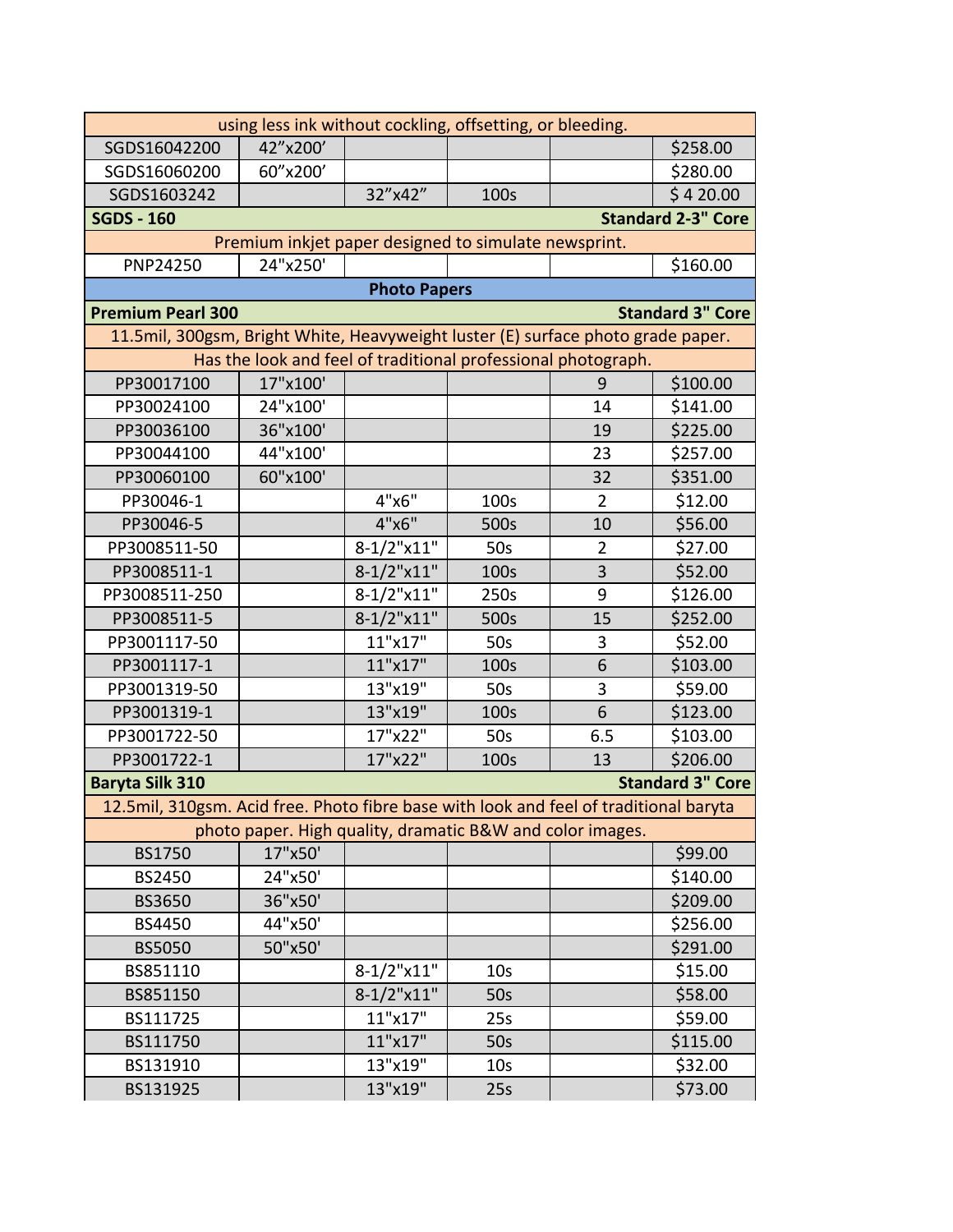| BS131950                                               |                                                                      | 13"x19"       | 50s                     |                | \$144.00                  |  |  |  |
|--------------------------------------------------------|----------------------------------------------------------------------|---------------|-------------------------|----------------|---------------------------|--|--|--|
| BS172225                                               |                                                                      | 17"x22"       | 25s                     |                | \$112.00                  |  |  |  |
| <b>Photo Chrome Pearl</b>                              |                                                                      |               | <b>Standard 3" Core</b> |                | <b>Metallic</b>           |  |  |  |
| 10.5 mil. High Gloss, Pearlescent Surface. Instant Dry |                                                                      |               |                         |                |                           |  |  |  |
| PCP17100                                               | 17"x100'                                                             |               |                         | 9              | \$238.00                  |  |  |  |
| PCP24100                                               | 24"x100'                                                             |               |                         | 12             | \$329.00                  |  |  |  |
| PCP44100                                               | 44"x100'                                                             |               |                         | 23             | \$566.00                  |  |  |  |
| PCP60100                                               | 60"x100'                                                             |               |                         | 30             | \$770.00                  |  |  |  |
| <b>PCPS1710</b>                                        | 17"x10' Test                                                         |               |                         | $\overline{2}$ | \$24.00                   |  |  |  |
| <b>PCPS2410</b>                                        | 24"x10' Test                                                         |               |                         | 3              | \$34.00                   |  |  |  |
| PCP8511                                                |                                                                      | $8-1/2$ "x11" | 50s                     | $\overline{2}$ | \$53.00                   |  |  |  |
| PCP1117                                                |                                                                      | 11"x17"       | 50 <sub>s</sub>         | $\overline{4}$ | \$106.00                  |  |  |  |
| PCP1319                                                |                                                                      | 13"x19"       | 50s                     | 6              | \$163.00                  |  |  |  |
| <b>PCP1722</b>                                         |                                                                      | 17"x22"       | 50s                     | 9              | \$211.00                  |  |  |  |
| <b>PCP8511S</b>                                        |                                                                      | $8-1/2$ "x11" | 5s                      | $\mathbf{1}$   | \$5.00                    |  |  |  |
| <b>Photo Chrome Luster</b>                             |                                                                      |               | <b>Standard 3" Core</b> |                | <b>Metallic</b>           |  |  |  |
|                                                        | 10.5 mil. Luster, Pearlescent Surface. Instant Dry                   |               |                         |                |                           |  |  |  |
| PCL17100                                               | 17"x100'                                                             |               |                         | 9              | \$238.00                  |  |  |  |
| PCL24100                                               | 24"x100'                                                             |               |                         | 12             | \$329.00                  |  |  |  |
| PCL44100                                               | 44"x100'                                                             |               |                         | 23             | \$566.00                  |  |  |  |
| PCL60100                                               | 60"x100'                                                             |               |                         | 30             | \$770.00                  |  |  |  |
| <b>PCL2410</b>                                         | 24"x10' Test                                                         |               |                         | 3              | \$34.00                   |  |  |  |
| <b>PCL8511</b>                                         |                                                                      | $8-1/2$ "x11" | 50s                     | $\overline{2}$ | \$53.00                   |  |  |  |
| PCL1117                                                |                                                                      | 11"x17"       | 50s                     | $\overline{4}$ | \$106.00                  |  |  |  |
| PCL1319                                                |                                                                      | 13"x19"       | 50s                     | 6              | \$163.00                  |  |  |  |
| <b>PCL1722</b>                                         |                                                                      | 17"x22"       | 50s                     | 9              | \$211.00                  |  |  |  |
| <b>Glossy Photo QP8</b>                                |                                                                      |               |                         |                | <b>Standard 2-3" Core</b> |  |  |  |
|                                                        | 8 mil gloss. Instant dry, Bright White paper for Photos and Posters. |               |                         |                |                           |  |  |  |
| GPQP17150                                              | 17"x150'                                                             |               |                         |                | \$104.00                  |  |  |  |
| GPQP24150                                              | 24"x150'                                                             |               |                         |                | \$138.00                  |  |  |  |
| GPQP36150                                              | 36"x150'                                                             |               |                         |                | \$208.00                  |  |  |  |
| GPQP42150                                              | 42"x150'                                                             |               |                         |                | \$254.00                  |  |  |  |
| GPQP44150                                              | 44"x150'                                                             |               |                         |                | \$288.00                  |  |  |  |
| GPQP50150                                              | 50"x150'                                                             |               |                         |                | \$288.00                  |  |  |  |
| GPQP60150                                              | 60"x150'                                                             |               |                         |                | \$346.00                  |  |  |  |
| <b>Satin Photo QP8</b>                                 |                                                                      |               |                         |                | <b>Standard 2-3" Core</b> |  |  |  |
|                                                        | 8 mil satin. Instant dry. Bright White paper for Photos and Posters. |               |                         |                |                           |  |  |  |
| SPQP17150                                              | 17"x150'                                                             |               |                         |                | \$104.00                  |  |  |  |
| SPQP24150                                              | 24"x150'                                                             |               |                         |                | \$138.00                  |  |  |  |
| SPQP36150                                              | 36"x150'                                                             |               |                         |                | \$208.00                  |  |  |  |
| SPQP42150                                              | 42"x150'                                                             |               |                         |                | \$254.00                  |  |  |  |
| SPQP44150                                              | 44"x150'                                                             |               |                         |                | \$288.00                  |  |  |  |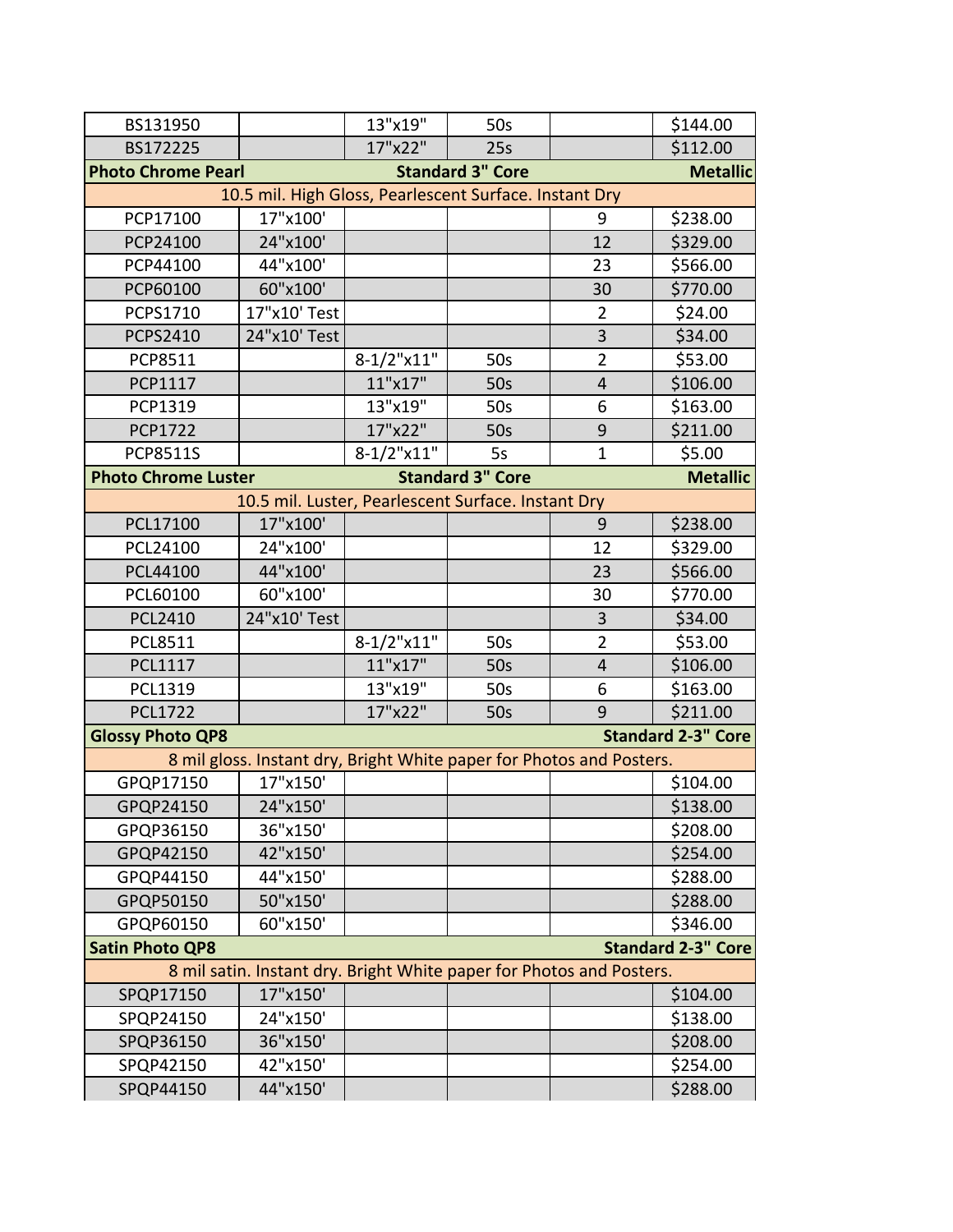| SPQP50150                                                                                                     | 50"x150' |                              |               |                | \$288.00                  |
|---------------------------------------------------------------------------------------------------------------|----------|------------------------------|---------------|----------------|---------------------------|
| SPQP60150                                                                                                     | 60"x150' |                              |               |                | \$346.00                  |
| Premium Luster 260 (10 mil / 260 grams)                                                                       |          |                              |               |                | <b>Standard 2-3" Core</b> |
| 10mil 260gsm, Premium neutral white photo grade paper. Luster (E) surface eliminates                          |          |                              |               |                |                           |
| glare and is choice of professional photographers. Dye and pigment compatible.                                |          |                              |               |                |                           |
| PPLP17100                                                                                                     | 17"x100' |                              |               | 9              | \$96.00                   |
| PPLP24100                                                                                                     | 24"x100' |                              |               | 14             | \$127.00                  |
| PPLP36100                                                                                                     | 36"x100' |                              |               | 19             | \$183.00                  |
| PPLP42100                                                                                                     | 42"x100' |                              |               | 22             | \$221.00                  |
| PPLP44100                                                                                                     | 44"x100' |                              |               | 23             | \$245.00                  |
| PPLP50100                                                                                                     | 50"x100' |                              |               | 27             | \$254.00                  |
| PPLP54100                                                                                                     | 54"x100' |                              |               | 29             | \$284.00                  |
| PPLP60100                                                                                                     | 60"x100' |                              |               | 32             | \$284.00                  |
| PPLP85110                                                                                                     |          | $8-1/2$ "x11"                | 100s          | 3              | \$47.00                   |
| PPLP8511250                                                                                                   |          | $8-1/2$ "x11"                | 250s          | 9              | \$111.00                  |
| PPLP11170                                                                                                     |          | 11"x17"                      | 100s          | 6              | \$111.00                  |
| PPLP13190                                                                                                     |          | 13"x19"                      | 100s          | 10             | \$94.00                   |
| PPLP17220                                                                                                     |          | 17"x22"                      | 100s          | 13             | \$187.00                  |
| Premium Luster QP 265 Standard 3" Core *Bright white version of Premium Luster 260                            |          |                              |               |                |                           |
| 260 gsm, 10.4 mil. Bright White Photo Paper with an E Surface. Bright white version of the Premium Luster 260 |          |                              |               |                |                           |
| PLQP26517100                                                                                                  | 17"x100' |                              |               | 9              | \$99.00                   |
| PLQP26524100                                                                                                  | 24"x100' |                              |               | 14             | \$132.00                  |
| PLQP26536100                                                                                                  | 36"x100' |                              |               | 19             | \$192.00                  |
| PLQP26544100                                                                                                  | 44"x100' |                              |               | 23             | \$244.00                  |
| PLQP26560100                                                                                                  | 60"x100' |                              |               | 32             | \$300.00                  |
| PLQP26546-1                                                                                                   |          | 4"x6"                        | 100s          | $\overline{2}$ | \$12.00                   |
| PLQP26546-5                                                                                                   |          | 4"x6"                        | 500s          | 10             | \$58.00                   |
| PLQP2658511-1                                                                                                 |          | $8-1/2$ "x11"                | 100s          | 3              | \$47.00                   |
| PLQP2658511-250                                                                                               |          | $8-1/2$ "x11"                | 250s          | 9              | \$115.00                  |
| PLQP2658511-5                                                                                                 |          | $8-1/2$ "x11"                | 500s          | 15             | \$224.00                  |
| PLQP2651117                                                                                                   |          | 11"x17"                      | 100s          | 6              | \$94.00                   |
| PLQP2651319                                                                                                   |          | 13"x19"                      | 100s          | 10             | \$124.00                  |
| PLQP2651722                                                                                                   |          | 17"x22"                      | 100s          | 13             | \$187.00                  |
|                                                                                                               |          | <b>Premium Luster QP 295</b> |               |                |                           |
| 11.5 mil, 295 gsm. Heavy weight Bright White Photo Paper with an E Surface.                                   |          |                              |               |                |                           |
| <b>PLQP29546</b>                                                                                              |          | 4"x6"                        | 100s          | $\overline{2}$ | \$13.00                   |
| PLQP2958511-1                                                                                                 |          | $8-1/2$ "x11"                | 100s          | 4              | \$58.00                   |
| PLQP2958511-250                                                                                               |          | $8-1/2$ "x11"                | 250s          | 11             | \$141.00                  |
| PLQP2951117                                                                                                   |          | 11"x17"                      | 100s          | 8              | \$115.00                  |
| PLQP2951319                                                                                                   |          | 13"x19"                      | 100s          | 12             | \$145.00                  |
| PLQP2951722                                                                                                   |          | 17"x22"                      | 100s          | 15             | \$220.00                  |
| <b>Standard 2-3" Core</b><br>Semi Matte/DP (10 mil 260 grams)                                                 |          |                              | <b>GRACoL</b> |                |                           |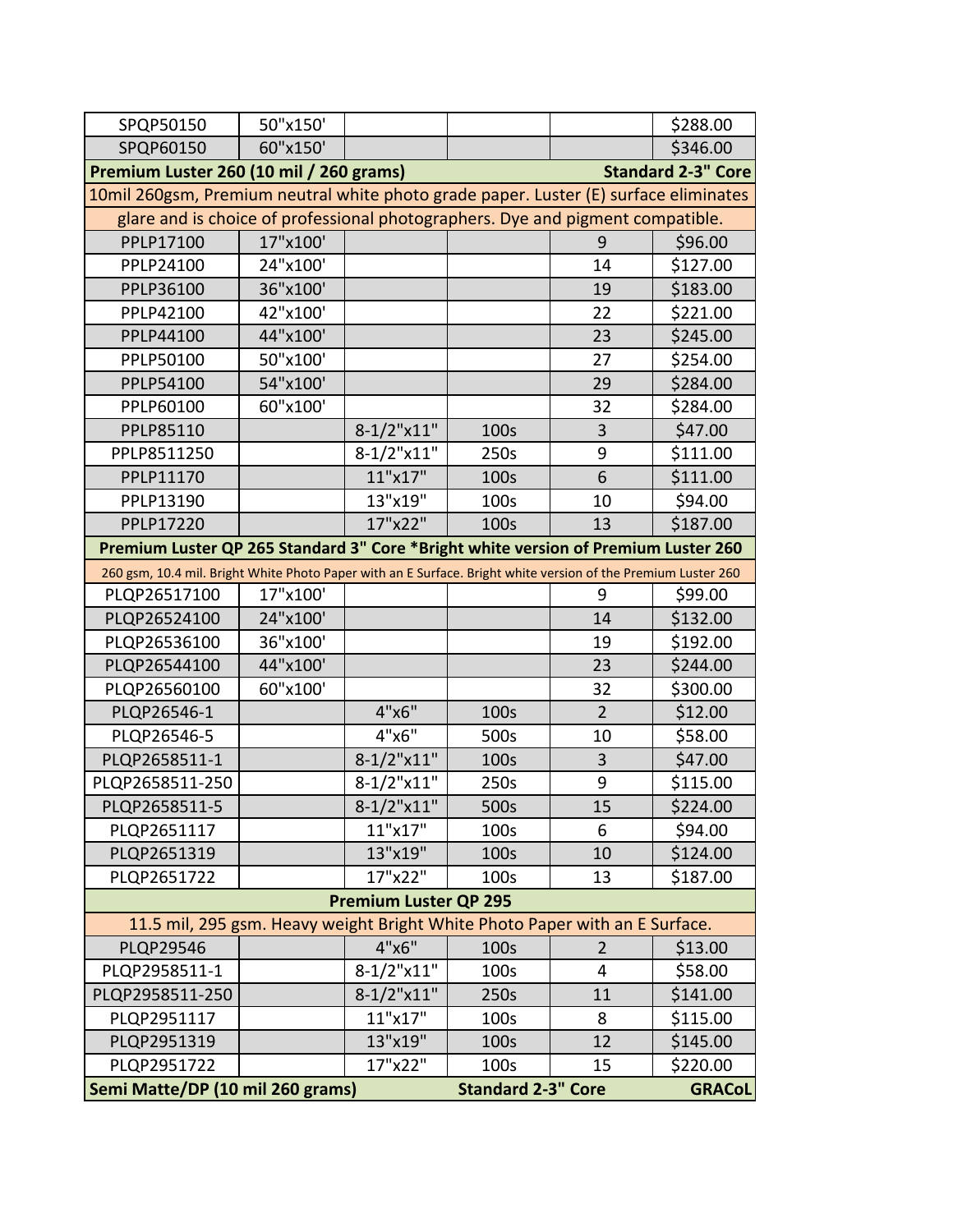| 10 mil Heavy weight photo grade paper. Features wide color gamut, instant dry. |                                                           |                                                                        |                           |    |                         |  |  |
|--------------------------------------------------------------------------------|-----------------------------------------------------------|------------------------------------------------------------------------|---------------------------|----|-------------------------|--|--|
|                                                                                | Recommended for Epson Ultrachrome Inks using Photo Black. |                                                                        |                           |    |                         |  |  |
| PSMDP131                                                                       | 13"x100'                                                  |                                                                        |                           | 7  | \$83.00                 |  |  |
| PSMDP171                                                                       | 17"x100'                                                  |                                                                        |                           | 9  | \$105.00                |  |  |
| PSMDP241                                                                       | 24"x100'                                                  |                                                                        |                           | 12 | \$141.00                |  |  |
| PSMDP361                                                                       | 36"x100'                                                  |                                                                        |                           | 18 | \$203.00                |  |  |
| PSMDP421                                                                       | 42"x100'                                                  |                                                                        |                           | 21 | \$245.00                |  |  |
| PSMDP441                                                                       | 44"x100'                                                  |                                                                        |                           | 22 | \$245.00                |  |  |
| PSMDP501                                                                       | 50"x100'                                                  |                                                                        |                           | 25 | \$282.00                |  |  |
| PSMDP541                                                                       | 54"x100'                                                  |                                                                        |                           | 27 | \$316.00                |  |  |
| PSMDP601                                                                       | 60"x100'                                                  |                                                                        |                           | 30 | \$316.00                |  |  |
| <b>PSMDP8511</b>                                                               |                                                           | $8-1/2$ "x11"                                                          | 100s                      |    | \$68.00                 |  |  |
| <b>PSMDP1117</b>                                                               |                                                           | 11"x17"                                                                | 100s                      | 8  | \$136.00                |  |  |
| <b>PSMDP1319</b>                                                               |                                                           | 13"x19"                                                                | 100s                      | 11 | \$176.00                |  |  |
| <b>PSMDP1722</b>                                                               |                                                           | 17"x22"                                                                | 100s                      |    | \$266.00                |  |  |
| <b>SMDP 7 (7 mil 220gsm)</b>                                                   |                                                           |                                                                        |                           |    | <b>Standard 3" Core</b> |  |  |
| 7mil Neutral white photo grade paper for posters and photos.                   |                                                           |                                                                        |                           |    |                         |  |  |
| SMDP713150                                                                     | 13"x150'                                                  |                                                                        |                           |    | \$113.00                |  |  |
| SMDP717150                                                                     | 17"x150'                                                  |                                                                        |                           |    | \$142.00                |  |  |
| SMDP724150                                                                     | 24"x150'                                                  |                                                                        |                           |    | \$190.00                |  |  |
| SMDP736150                                                                     | 36"x150'                                                  |                                                                        |                           |    | \$274.00                |  |  |
| SMDP742150                                                                     | 42"x150'                                                  |                                                                        |                           |    | \$330.00                |  |  |
| SMDP744150                                                                     | 44"x150'                                                  |                                                                        |                           |    | \$330.00                |  |  |
| SMDP750150                                                                     | 50"x150'                                                  |                                                                        |                           |    | \$381.00                |  |  |
| SMDP754150                                                                     | 54"x150'                                                  |                                                                        |                           |    | \$426.00                |  |  |
| SMDP760150                                                                     | 60"x150'                                                  |                                                                        |                           |    | \$426.00                |  |  |
| SMDP78511                                                                      |                                                           | $8-1/2$ "x11"                                                          | 100s                      |    | \$65.00                 |  |  |
| SMDP1319                                                                       |                                                           | 13"x19"                                                                | 100s                      |    | \$158.00                |  |  |
| SMDP1722                                                                       |                                                           | 17"x22"                                                                | 100s                      |    | \$238.00                |  |  |
| Gloss/DP (10 mil 260 grams)                                                    |                                                           |                                                                        | <b>Standard 2-3" Core</b> |    | GRACOL                  |  |  |
| 10 mil Heavy weight photo-grade gloss finish paper. Features wide color gamut, |                                                           |                                                                        |                           |    |                         |  |  |
|                                                                                |                                                           | instant dry. Recommended for Epson Ultrachrome Inks using Photo Black. |                           |    |                         |  |  |
| <b>PGDP131</b>                                                                 | 13"x100'                                                  |                                                                        |                           | 7  | \$83.00                 |  |  |
| <b>PGDP171</b>                                                                 | 17"x100'                                                  |                                                                        |                           | 9  | \$105.00                |  |  |
| <b>PGDP241</b>                                                                 | 24"x100'                                                  |                                                                        |                           | 13 | \$141.00                |  |  |
| <b>PGDP361</b>                                                                 | 36"x100'                                                  |                                                                        |                           | 19 | \$203.00                |  |  |
| <b>PGDP421</b>                                                                 | 42"x100'                                                  |                                                                        |                           | 22 | \$245.00                |  |  |
| <b>PGDP441</b>                                                                 | 44"x100'                                                  |                                                                        |                           | 23 | \$245.00                |  |  |
| <b>PGDP501</b>                                                                 | 50"x100'                                                  |                                                                        |                           | 27 | \$282.00                |  |  |
| <b>PGDP601</b>                                                                 | 60"x100'                                                  |                                                                        |                           | 32 | \$316.00                |  |  |
| PGDP8511                                                                       |                                                           | $8-1/2$ "x11"                                                          | 100s                      |    | \$68.00                 |  |  |
| PGDP1117                                                                       |                                                           | 11"x17"                                                                | 100s                      | 8  | \$136.00                |  |  |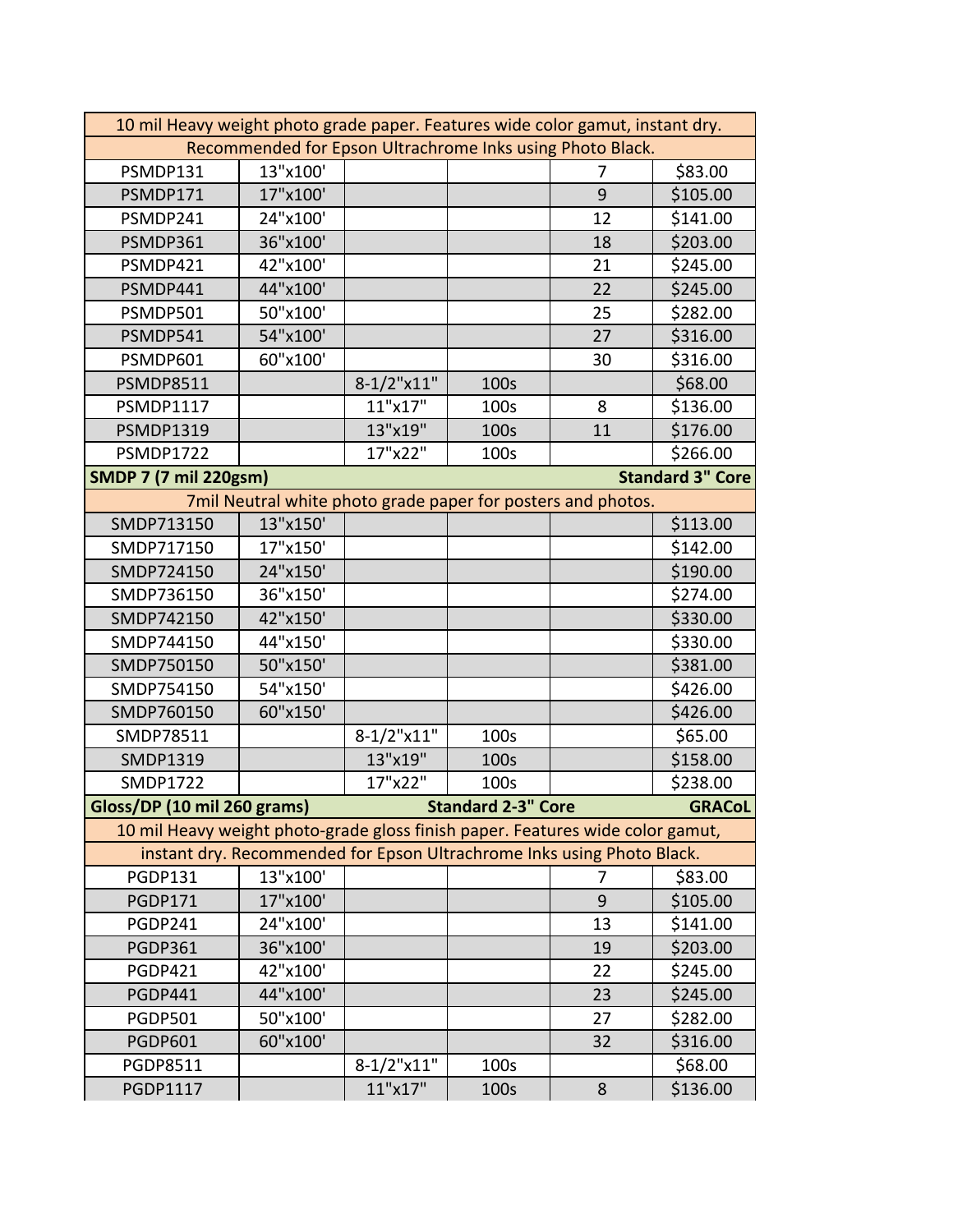| PGDP1319                                                                                  |          | 13"x19"                   | 100s                    | 11             | \$176.00               |  |  |
|-------------------------------------------------------------------------------------------|----------|---------------------------|-------------------------|----------------|------------------------|--|--|
| <b>PGDP1722</b>                                                                           |          | 17"x22"                   | 100s                    |                | \$266.00               |  |  |
| <b>PGDP2430</b>                                                                           |          | 24"x30"                   | 100s                    |                | \$538.00               |  |  |
| Gloss/EXR (7 mil 220 grams)                                                               |          |                           | <b>Standard 2" Core</b> |                | <b>GRACoL</b>          |  |  |
| 7 mil, Gloss Finish, bright white photo grade paper, instant dry. Thermal/piezo printers. |          |                           |                         |                |                        |  |  |
|                                                                                           |          | Dye or pigmented inks.    |                         |                |                        |  |  |
| EXRPG131                                                                                  | 13"x100' |                           |                         | 5              | \$83.00                |  |  |
| EXRPG141                                                                                  | 14"x100' |                           |                         | 5              | \$83.00                |  |  |
| EXRPG171                                                                                  | 17"x100' |                           |                         | 6              | \$105.00               |  |  |
| EXRPG241                                                                                  | 24"x100' |                           |                         | 8              | \$141.00               |  |  |
| EXRPG361                                                                                  | 36"x100' |                           |                         | 13             | \$203.00               |  |  |
| EXRPG421                                                                                  | 42"x100' |                           |                         | 15             | \$245.00               |  |  |
| EXRPG441                                                                                  | 44"x100' |                           |                         | 15             | \$245.00               |  |  |
| EXRPG501                                                                                  | 50"x100' |                           |                         | 18             | \$282.00               |  |  |
| EXRPG601                                                                                  | 60"x100' |                           |                         | 21             | \$316.00               |  |  |
| <b>Silky BW / 170</b>                                                                     |          | <b>Standard 2-3" Core</b> |                         |                | <b>FSC Certified</b>   |  |  |
| Premium paper. Bright white semi-matte paper with wide color gamut. Thermal/piezo         |          |                           |                         |                |                        |  |  |
| printers. Dye or pigmented inks. Faster drying time. Laminates well.                      |          |                           |                         |                |                        |  |  |
| S170171                                                                                   | 17"x150' |                           |                         | 9              | \$110.00               |  |  |
| S170241                                                                                   | 24"x150' |                           |                         | 12             | \$157.00               |  |  |
| S170361                                                                                   | 36"x150' |                           |                         | 18             | \$218.00               |  |  |
| S170421                                                                                   | 42"x150' |                           |                         | 21             | \$276.00               |  |  |
| S170441                                                                                   | 44"x150' |                           |                         | 22             | \$276.00               |  |  |
| S170501                                                                                   | 54"x150' |                           |                         | 25             | \$313.00               |  |  |
| S170541                                                                                   | 54"x150' |                           |                         | 27             | \$376.00               |  |  |
| S170601                                                                                   | 60"x150' |                           |                         | 30             | \$376.00               |  |  |
|                                                                                           |          | <b>Films</b>              |                         |                |                        |  |  |
| <b>Super Clear/HD (5.5 mil)</b>                                                           |          |                           | <b>Standard 3" Core</b> |                | <b>Separation Film</b> |  |  |
| 5.5 mil, instant dry. Thermal/piezo printers. Dye or pigmented inks. Recommended for      |          |                           |                         |                |                        |  |  |
| all piezo printers. Features high densities for overlays, die lines, and film positives.  |          |                           |                         |                |                        |  |  |
| SCHD14100                                                                                 | 14"x100' |                           |                         | 5 <sup>1</sup> | \$113.00               |  |  |
| <b>SCHD17100</b>                                                                          | 17"x100' |                           |                         | 6              | \$132.00               |  |  |
| <b>SCHD24100</b>                                                                          | 24"x100' |                           |                         | 10             | 185                    |  |  |
| <b>SCHD36100</b>                                                                          | 36"x100' |                           |                         | 14             | \$275.00               |  |  |
| <b>SCHD42100</b>                                                                          | 42"x100' |                           |                         | 16             | \$323.00               |  |  |
| <b>SCHD44100</b>                                                                          | 44"x100' |                           |                         | 17             | \$337.00               |  |  |
| <b>SCHD54100</b>                                                                          | 54"x100' |                           |                         | 20             | \$457.00               |  |  |
| <b>SCHD60100</b>                                                                          | 60"x100' |                           |                         | 23             | \$457.00               |  |  |
| <b>SCHD63100</b>                                                                          | 63"x100' |                           |                         | 25             | \$480.00               |  |  |
| <b>SCHD85110</b>                                                                          |          | $8-1/2$ "x11"             | 100s                    |                | \$64.00                |  |  |
| SCHD11170                                                                                 |          | 11"x17"                   | 100s                    |                | \$128.00               |  |  |
| <b>SCHD13190</b>                                                                          |          | 13"x19"                   | 100s                    |                | \$235.00               |  |  |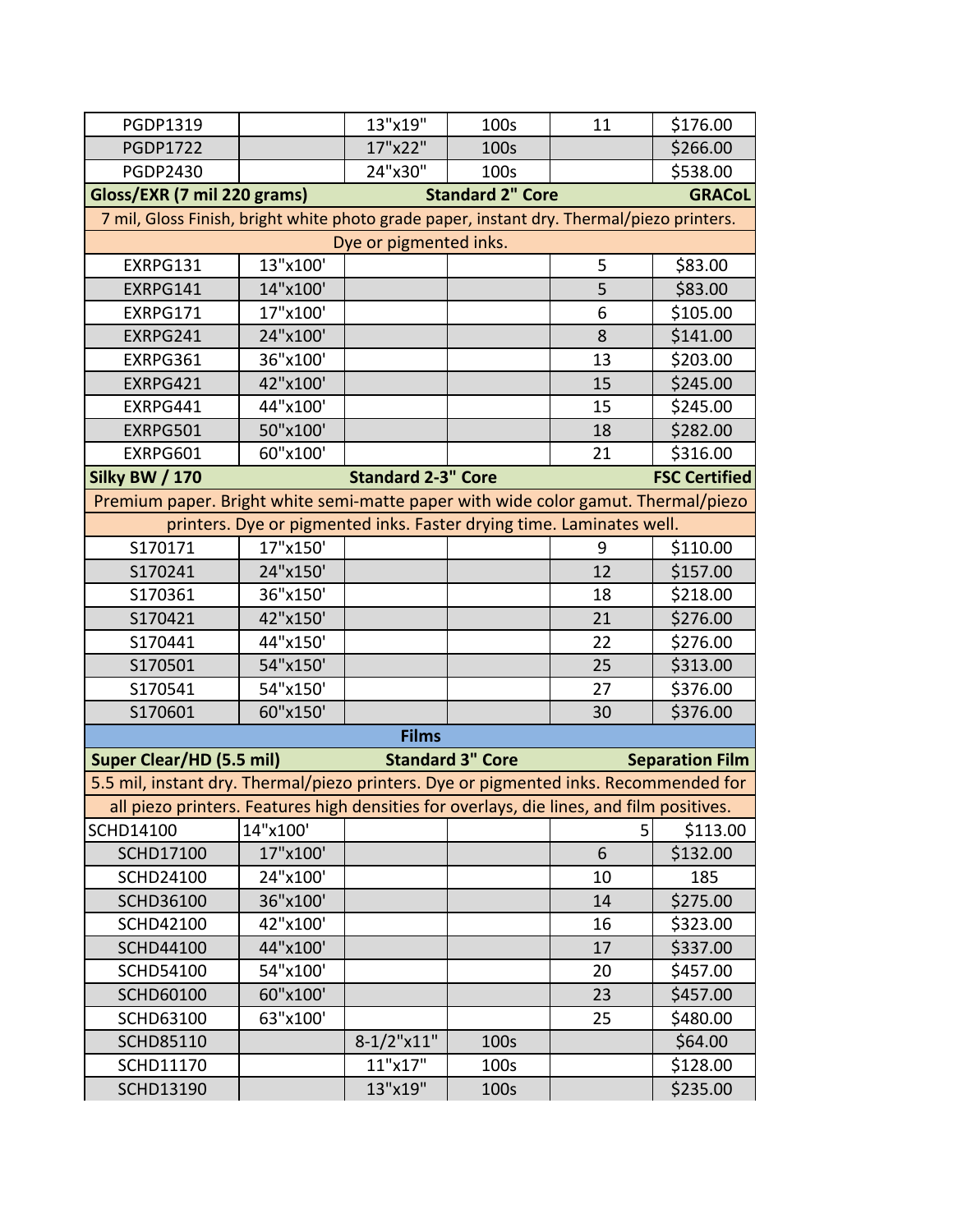| <b>SCHD17210</b>                                                                                     |                         | 17"x22"       | 100s                                      |             | \$257.00                     |  |  |
|------------------------------------------------------------------------------------------------------|-------------------------|---------------|-------------------------------------------|-------------|------------------------------|--|--|
| <b>SCHD3242</b>                                                                                      |                         | 32"x42"       | 50 <sub>s</sub>                           |             | \$477.00                     |  |  |
|                                                                                                      |                         |               | <b>Premium Film FP Standard 3" Core</b>   |             |                              |  |  |
| 6 mil, instant dry. Clear Inkjet coated film designed for film positives or negatives for            |                         |               |                                           |             |                              |  |  |
|                                                                                                      |                         |               | Screen, Flexo, or Litho. Epson Printers   |             |                              |  |  |
| PFFP17200                                                                                            | 17"x200'                |               |                                           | 11          | \$324.00                     |  |  |
| PFFP24200                                                                                            | 24"x200'                |               |                                           | 16          | \$455.00                     |  |  |
| PFFP36200                                                                                            | 36"x200'                |               |                                           | 24          | \$678.00                     |  |  |
| PFFP42200                                                                                            | 42"x200'                |               |                                           | 28          | \$760.00                     |  |  |
| PFFP44200                                                                                            | 44"x200'                |               |                                           | 29          | \$828.00                     |  |  |
| PFFP60200                                                                                            | 60"x200'                |               |                                           | 40          | \$1,124.00                   |  |  |
| <b>PFFP8511</b>                                                                                      |                         | $8-1/2$ "x11" | 100s                                      |             | \$74.00                      |  |  |
| PFFP1117                                                                                             |                         | 11"x17"       | 100s                                      |             | \$150.00                     |  |  |
| PFFP1319                                                                                             |                         | 13"x19"       | 100s                                      |             | \$196.00                     |  |  |
| <b>PFFP1722</b>                                                                                      |                         | 17"x22"       | 100s                                      |             | \$300.00                     |  |  |
| <b>PFFP3242</b>                                                                                      |                         | 32"x42"       | 50s                                       |             | \$558.00                     |  |  |
| <b>Ultra Clear (4.5 mil) With Stripes</b>                                                            |                         |               | <b>Standard 2" Core</b>                   |             | <b>Color Key/Die Film</b>    |  |  |
| 4.5 mil Film with removable side stripes. High clarity. Recommended for Thermal                      |                         |               |                                           |             |                              |  |  |
| Printers H/P and Canon high densities for overlays, die lines.                                       |                         |               |                                           |             |                              |  |  |
| <b>UC2475</b>                                                                                        | 24"x75'                 |               |                                           | 7           | \$141.00                     |  |  |
| <b>UC3675</b>                                                                                        | 36"x75'                 |               |                                           | 11          | \$211.00                     |  |  |
| <b>UC4275</b>                                                                                        | 42"x75'                 |               |                                           | 13          | \$247.00                     |  |  |
| <b>UC5075</b>                                                                                        | 50"x75'                 |               |                                           | 15          | \$307.00                     |  |  |
| <b>UC6075</b>                                                                                        | 60"x75'                 |               |                                           | 18          | \$352.00                     |  |  |
| UC3610                                                                                               | 36"x10'                 |               |                                           | <b>Test</b> | \$20.00                      |  |  |
| <b>Proof Clear (4.5 mil)</b>                                                                         | <b>Standard 2" Core</b> |               | <b>Color Key/Die Film</b>                 |             | <b>With Tissue Interleaf</b> |  |  |
| 4.5 mil. Thermal printers and dye inks only. Recommended for HP printers for overlays and die lines. |                         |               |                                           |             |                              |  |  |
| PC24100T                                                                                             | 24"x100'w/tis           |               |                                           | 9           | \$177.00                     |  |  |
| PC36100T                                                                                             | 36"x100' w/tis          |               |                                           | 14          | \$254.00                     |  |  |
| PC36100                                                                                              | 36"x100' w/o            |               |                                           | 14          | \$247.00                     |  |  |
| PC42100T                                                                                             | 42"x100' w/tis          |               |                                           | 16          | \$368.00                     |  |  |
| C50100T                                                                                              | 50"x100' w/tis          |               |                                           | 20          | \$368.00                     |  |  |
| PCS8511                                                                                              |                         | $8-1/2$ "x11" | 100s                                      |             | \$61.00                      |  |  |
| PCS1117                                                                                              |                         | 11"x17"       | 100s                                      |             | \$122.00                     |  |  |
| PCS1319                                                                                              |                         | 13"x19"       | 100s                                      |             | \$215.00                     |  |  |
| <b>PCS1722</b>                                                                                       |                         | 17"x22"       | 100s                                      |             | \$245.00                     |  |  |
| JPS-4 Film (4 mil)                                                                                   |                         |               |                                           |             | <b>Standard 3" Core</b>      |  |  |
|                                                                                                      |                         |               | 4 mil. Single-sided matte polyester film. |             |                              |  |  |
| JPS4-24150                                                                                           | 24"x150'                |               |                                           | 10          | \$247.00                     |  |  |
| JPS4-36150                                                                                           | 36"x150'                |               |                                           | 15          | \$320.00                     |  |  |
| JPS4-60150                                                                                           | 60"x150'                |               |                                           | 25          | \$413.00                     |  |  |
| JPS4-8511-25                                                                                         |                         | 8-1/2"x11"    | 25s                                       |             | \$50.00                      |  |  |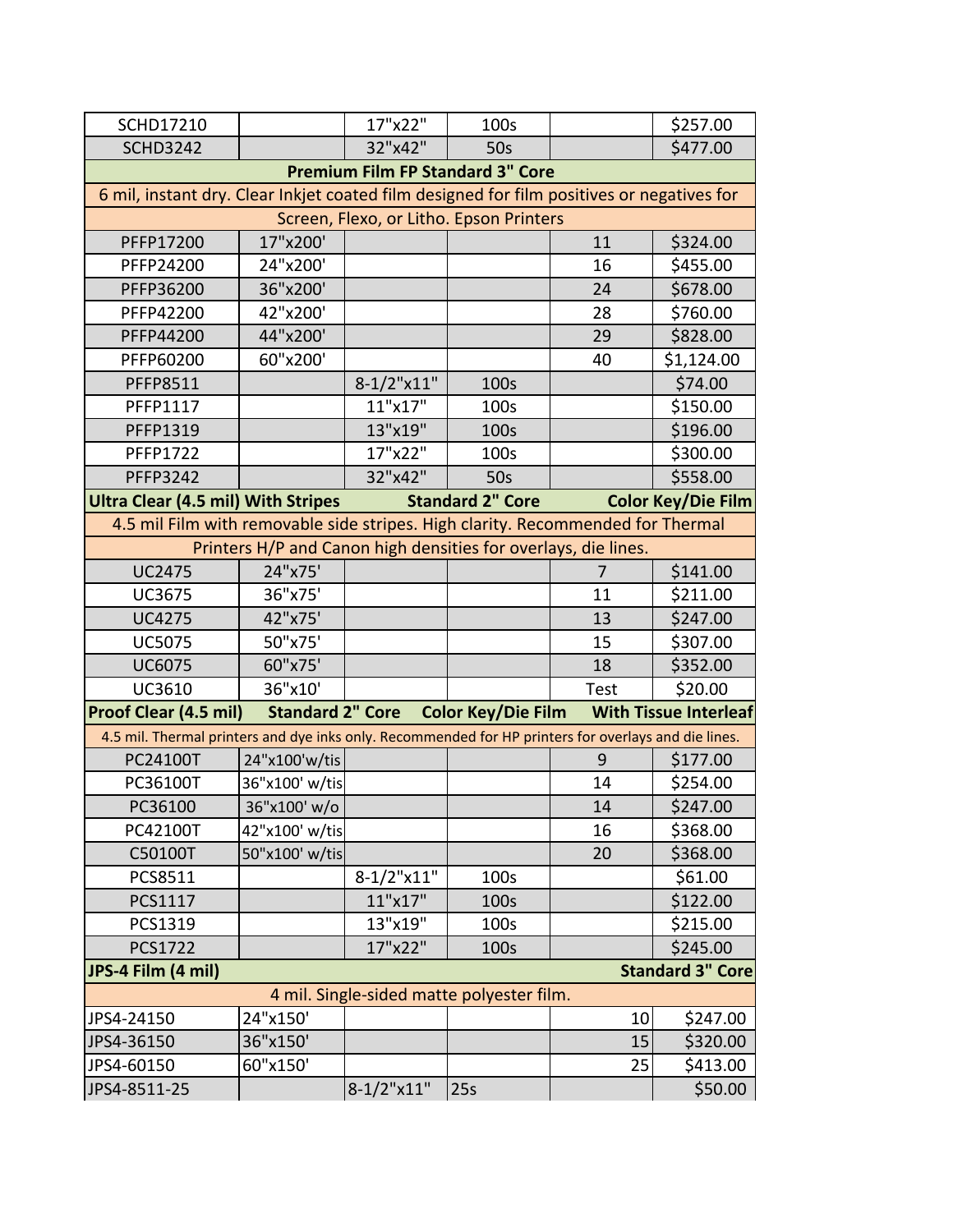| JPS4-2436-25                                                                                                        |                                                                                                                    | 24"x36"                 | 25s                                              |                | \$108.00                  |  |
|---------------------------------------------------------------------------------------------------------------------|--------------------------------------------------------------------------------------------------------------------|-------------------------|--------------------------------------------------|----------------|---------------------------|--|
| JPD-4 Film (4 mil 2/S)                                                                                              |                                                                                                                    |                         |                                                  |                | <b>Standard 3" Core</b>   |  |
|                                                                                                                     |                                                                                                                    |                         | 4 mil. Double-sided matte polyester film.        |                |                           |  |
| JPD4-36150                                                                                                          | 36"x150'                                                                                                           |                         |                                                  | 16             | \$320.00                  |  |
| JPD4-42150                                                                                                          | 42"x150'                                                                                                           |                         |                                                  | 18             | \$382.00                  |  |
| JPD4-44150                                                                                                          | 44"x150'                                                                                                           |                         |                                                  | 19             | \$382.00                  |  |
| JDP4-60150                                                                                                          | 60"x150'                                                                                                           |                         |                                                  | 26             | \$413.00                  |  |
| <b>Clear Film WT (With Tissue)</b>                                                                                  |                                                                                                                    | <b>Standard 2" Core</b> | Ultra Clear Film Overlay / Color Key / White Ink |                |                           |  |
| 5 mil. Crystal Clear Film with interleaf backing. Fast Dry. Designed for Epson Printers, HP Z Series Printers       |                                                                                                                    |                         |                                                  |                |                           |  |
| CFWT17100                                                                                                           | 17"x100'                                                                                                           |                         |                                                  | 6              | \$182.00                  |  |
| CFWT24100                                                                                                           | 24"x100'                                                                                                           |                         |                                                  | 8              | \$258.00                  |  |
| CFWT36100                                                                                                           | 36"x100'                                                                                                           |                         |                                                  | 13             | \$384.00                  |  |
| CFWT42100                                                                                                           | 42"x100'                                                                                                           |                         |                                                  | 14             | \$472.00                  |  |
| <b>CFWT44100</b>                                                                                                    | 44"x100'                                                                                                           |                         |                                                  | 15             | \$472.00                  |  |
|                                                                                                                     | <b>Clear Film/WS (With Stripes)</b><br><b>Standard 2" Core</b><br>Ultra Clear Film Overlay / Color Key / White Ink |                         |                                                  |                |                           |  |
| 5 mil. Crystal Clear Film with side stripes. Fast Dry. Designed for Epson Printers, HP Z Series Printers            |                                                                                                                    |                         |                                                  |                |                           |  |
| <b>CFWS1775</b>                                                                                                     | 17"x75'                                                                                                            |                         |                                                  | 6              | \$162.00                  |  |
| <b>CFWS2475</b>                                                                                                     | 24"x75'                                                                                                            |                         |                                                  | 8              | \$214.00                  |  |
| <b>CFWS3675</b>                                                                                                     | 36"x75'                                                                                                            |                         |                                                  | 12             | \$321.00                  |  |
| <b>CFWS4275</b>                                                                                                     | 42"x75'                                                                                                            |                         |                                                  | 14             | \$373.00                  |  |
| <b>Micro Backlight</b>                                                                                              |                                                                                                                    |                         |                                                  |                | <b>Standard 2-3" Core</b> |  |
| 9.5 mil Front Print Backlight Film with a Matte Surface. Instant Dry Water and Fade Resistant. Microporous Coating. |                                                                                                                    |                         |                                                  |                |                           |  |
| <b>MBL171</b>                                                                                                       | 17"x100'                                                                                                           |                         |                                                  | 10             | \$127.00                  |  |
| <b>MBL241</b>                                                                                                       | 24"x100'                                                                                                           |                         |                                                  | 14             | \$162.00                  |  |
| <b>MBL361</b>                                                                                                       | 36"x100'                                                                                                           |                         |                                                  | 20             | \$243.00                  |  |
| <b>MBL421</b>                                                                                                       | 42"x100'                                                                                                           |                         |                                                  | 25             | \$284.00                  |  |
| <b>MBL501</b>                                                                                                       | 50"x100'                                                                                                           |                         |                                                  | 27             | \$405.00                  |  |
| <b>MBL541</b>                                                                                                       | 54"x100'                                                                                                           |                         |                                                  | 30             | \$405.00                  |  |
| <b>MBL601</b>                                                                                                       | 60"x100'                                                                                                           |                         |                                                  | 34             | \$405.00                  |  |
| <b>Gloss Backlight AQ</b>                                                                                           |                                                                                                                    |                         |                                                  |                | <b>Standard 3" Core</b>   |  |
| 9 mil, Front print backlight film with a gloss surface. Dye and pigmented ink. Microporous Coating.                 |                                                                                                                    |                         |                                                  |                |                           |  |
| MBGL24100                                                                                                           | 24"x100'                                                                                                           |                         |                                                  | 13             | \$178.00                  |  |
| MBGL44100                                                                                                           | 42"x100'                                                                                                           |                         |                                                  | 24             | \$328.00                  |  |
| MBGL60100                                                                                                           | 60"x100'                                                                                                           |                         |                                                  | 33             | \$445.00                  |  |
| MBGL2410                                                                                                            | 24"x10' Test                                                                                                       |                         |                                                  | $\overline{2}$ | \$20.00                   |  |
| <b>Premium Film M6</b>                                                                                              |                                                                                                                    |                         |                                                  |                | <b>Standard 3" Core</b>   |  |
| 6 mil Textured Surface. Inkjet coated Image setter film designed to produce film                                    |                                                                                                                    |                         |                                                  |                |                           |  |
| positives or negatives for Screen, Flexo, or Litho. Enhanced textured surface for better draw down.                 |                                                                                                                    |                         |                                                  |                |                           |  |
| PFM624100                                                                                                           | 24"x100'                                                                                                           |                         |                                                  | 9              | \$272.00                  |  |
| PFM636100                                                                                                           | 36"x100'                                                                                                           |                         |                                                  | 14             | \$407.00                  |  |
| PFM644100                                                                                                           | 42"x100'                                                                                                           |                         |                                                  | 17             | \$499.00                  |  |
| PFM660100                                                                                                           | 60"x100'                                                                                                           |                         |                                                  | 23             | \$679.00                  |  |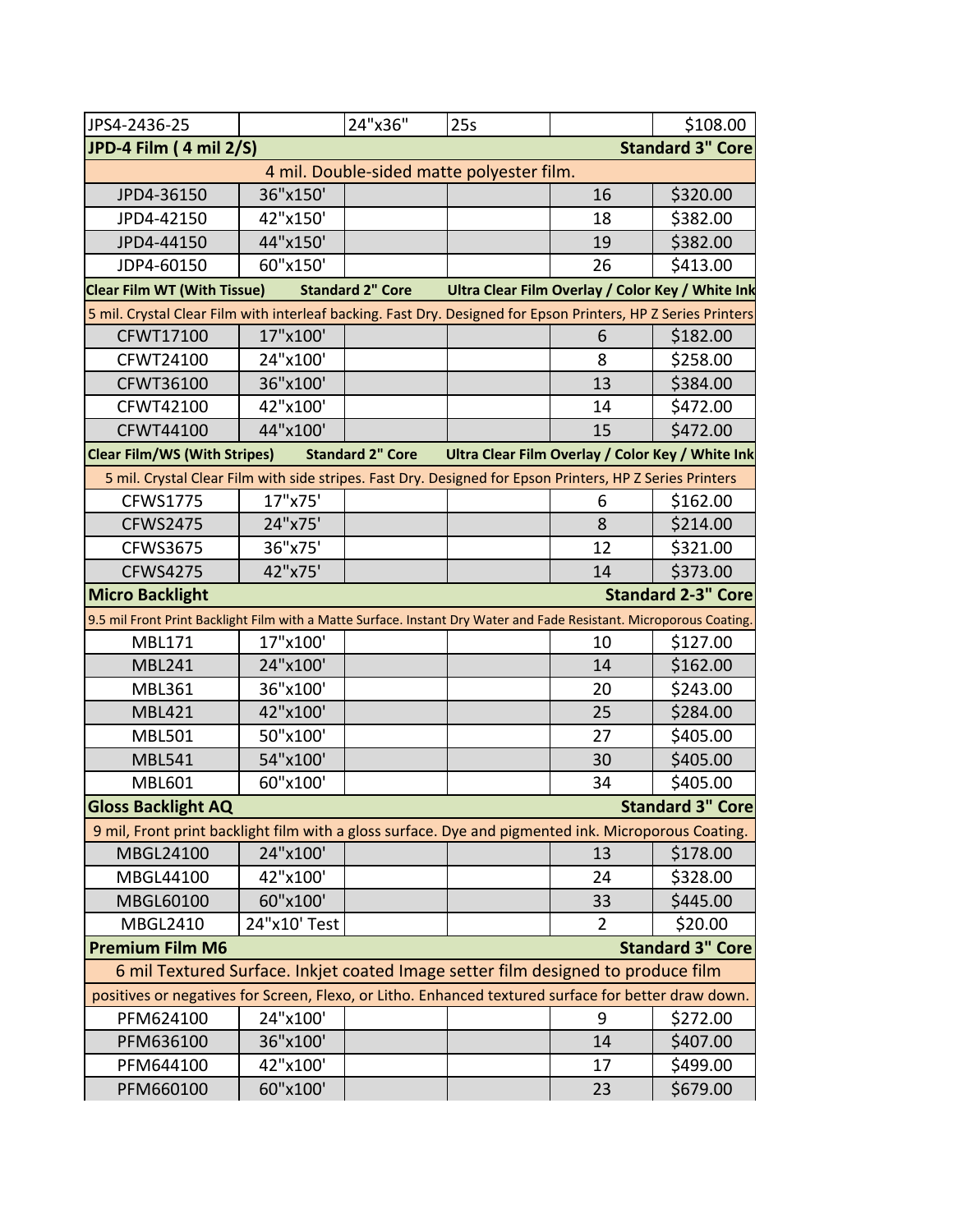| <b>PFM62610S</b>                                                                                         | 24"x10' Test                                                    |                                     | $\mathbf{1}$ | \$30.00                 |
|----------------------------------------------------------------------------------------------------------|-----------------------------------------------------------------|-------------------------------------|--------------|-------------------------|
| <b>Premium Film M9</b>                                                                                   |                                                                 |                                     |              | <b>Standard 3" Core</b> |
| 9 mil Textured Surface. Inkjet coated Image setter film designed to produce film positives               |                                                                 |                                     |              |                         |
| or negatives for Screen, Flexo, or Litho. Enhanced textured surface for better draw down.                |                                                                 |                                     |              |                         |
| PFM960100                                                                                                | 60"x100'                                                        |                                     | 32           | \$759.00                |
|                                                                                                          |                                                                 | <b>Banner, Poster &amp; Signage</b> |              |                         |
| <b>Banner / WP (15 mil scrim)</b>                                                                        |                                                                 |                                     |              | <b>Standard 2" Core</b> |
| 15 mil scrim vinyl/blocker. Quality flexible vinyl is ideal for indoor or outdoor signage.               |                                                                 |                                     |              |                         |
|                                                                                                          | Water resistant. Thermal/piezo printers. Dye or pigmented inks. |                                     |              |                         |
| PBW1640                                                                                                  | 16"x40'                                                         |                                     | 7            | \$74.00                 |
| PBW2440                                                                                                  | 24"x40'                                                         |                                     | 10           | \$116.00                |
| PBW3640                                                                                                  | 36"x40'                                                         |                                     | 15           | \$174.00                |
| PBW4240                                                                                                  | 42"x40'                                                         |                                     | 18           | \$204.00                |
| PBW4440                                                                                                  | 44"x40'                                                         |                                     | 19           | \$242.00                |
| PBW5040                                                                                                  | 50"x40'                                                         |                                     | 21           | \$242.00                |
| PBW6040                                                                                                  | 60"x40'                                                         |                                     | 25           | \$290.00                |
| <b>Event Banner / WP (15 mil)</b>                                                                        |                                                                 |                                     |              | <b>Standard 2" Core</b> |
| 15 mil Flexible vinyl with a matte finish. Water resistant. Ideal for indoor / outdoor                   |                                                                 |                                     |              |                         |
|                                                                                                          |                                                                 | signage. Epson / Canon / HP         |              |                         |
| EB1650                                                                                                   | 16"x50'                                                         |                                     | 8            | \$88.00                 |
| EB2450                                                                                                   | 24"x50'                                                         |                                     | 12           | \$141.00                |
| EB3650                                                                                                   | 36"x50'                                                         |                                     | 18           | \$200.00                |
| EB4250                                                                                                   | 42"x50'                                                         |                                     | 21           | \$232.00                |
| EB4450                                                                                                   | 44"x50'                                                         |                                     | 22           | \$277.00                |
| EB5050                                                                                                   | 50"x50'                                                         |                                     | 25           | \$277.00                |
| EB5450                                                                                                   | 54"x50                                                          |                                     | 27           | \$334.00                |
| EB6050                                                                                                   | 60"x50'                                                         |                                     | 30           | \$334.00                |
| Poly Pro / WP (9 mil Polypropylene)                                                                      |                                                                 |                                     |              | <b>Standard 2" Core</b> |
| 9 mil, Polypropylene film with water resistant coating. Lay flat. Works on all printers. Pigmented inks. |                                                                 |                                     |              |                         |
| PPB17100                                                                                                 | 17"x100'                                                        |                                     | 5            | \$58.00                 |
| PPB24100                                                                                                 | 24"x100'                                                        |                                     | 7            | \$76.00                 |
| PPB36100                                                                                                 | 36"x100'                                                        |                                     | 11           | \$110.00                |
| PPB36200                                                                                                 | 36"x200'                                                        |                                     | 22           | \$216.00                |
| PPB42100                                                                                                 | 42"x100'                                                        |                                     | 13           | \$128.00                |
| PPB50100                                                                                                 | 50"x100'                                                        |                                     | 16           | \$153.00                |
| PPB60100                                                                                                 | 60"x100'                                                        |                                     | 20           | \$180.00                |
| <b>Event Film</b>                                                                                        |                                                                 |                                     |              | <b>Standard 2" Core</b> |
| 8 mil / 155 gsm. White PP display film with a white backer and a low glare satin finish.                 |                                                                 |                                     |              |                         |
|                                                                                                          |                                                                 | Water and scratch resistant.        |              |                         |
| EF36100                                                                                                  | 36"x100"                                                        |                                     |              | \$194.00                |
| EF3610                                                                                                   | 36"x10' Test                                                    |                                     |              | \$30.00                 |
| <b>Ultra Event Film</b>                                                                                  |                                                                 |                                     |              | <b>Standard 2" Core</b> |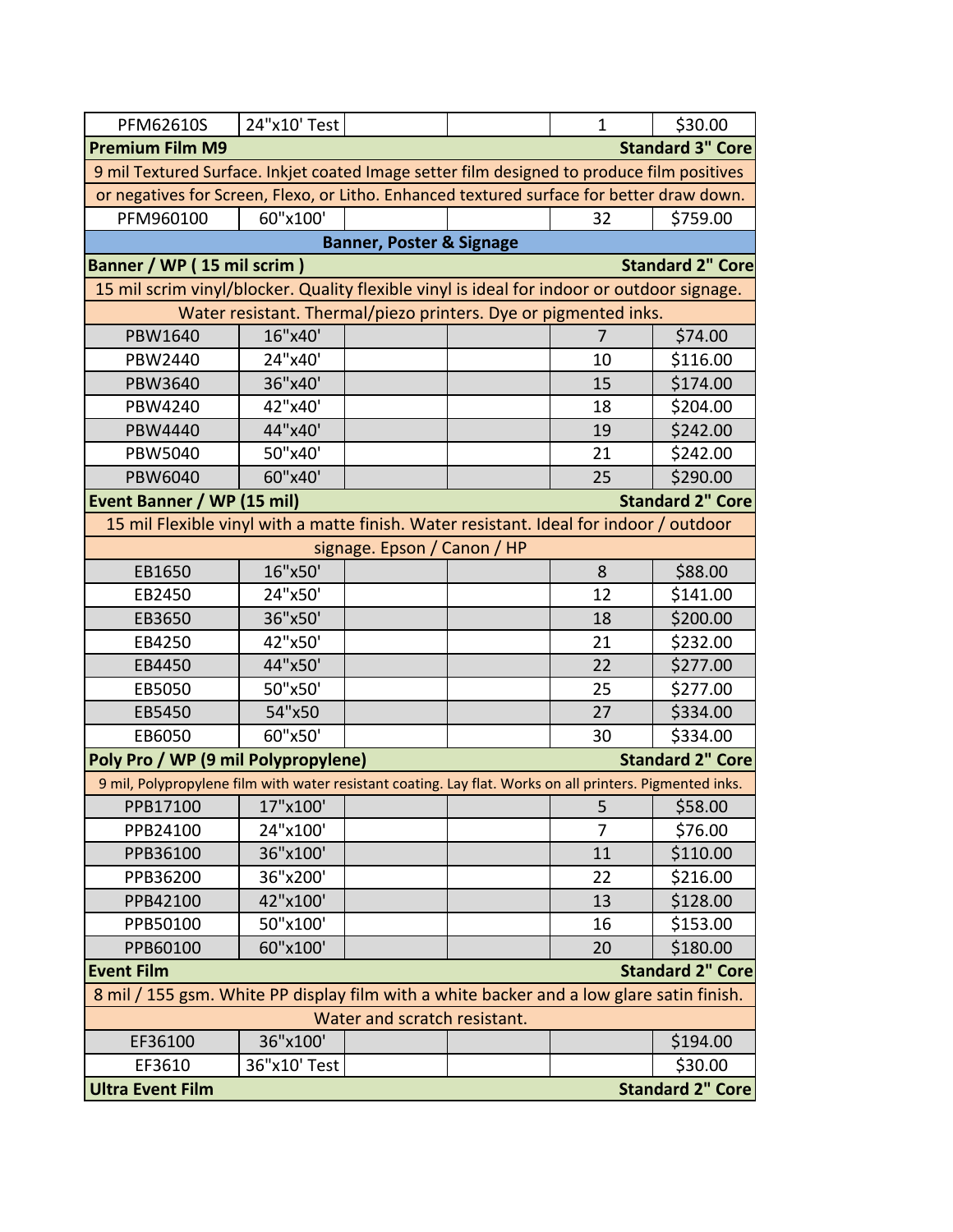|                                                                                           | 6.5 mil / 220 gsm. White PET roll up banner with a silver backer and a low glare satin |                                |                                      |    |                           |
|-------------------------------------------------------------------------------------------|----------------------------------------------------------------------------------------|--------------------------------|--------------------------------------|----|---------------------------|
|                                                                                           |                                                                                        |                                | finish. Water and scratch resistant. |    |                           |
| UEF36100                                                                                  | 36"x100'                                                                               |                                |                                      |    | \$392.00                  |
| <b>UEF3610</b>                                                                            | 36"x10' Test                                                                           |                                |                                      |    | \$40.00                   |
| <b>Micro Poly Gloss</b>                                                                   |                                                                                        |                                |                                      |    | <b>Standard 2" Core</b>   |
|                                                                                           | 5 mil, High Gloss Coated Polypropylene. Instant Dry, Water Resistant                   |                                |                                      |    |                           |
| MP24100                                                                                   | 24"x100'                                                                               |                                |                                      | 9  | \$179.00                  |
| MP36100                                                                                   | 36"x100'                                                                               |                                |                                      | 13 | \$189.00                  |
| MP44100                                                                                   | 44"x100'                                                                               |                                |                                      | 16 | \$277.00                  |
| MP50100                                                                                   | 50"x100'                                                                               |                                |                                      | 18 | \$277.00                  |
| MP60100                                                                                   | 60"x100'                                                                               |                                |                                      | 22 | \$333.00                  |
| <b>Standard 2" Core</b><br>Micro Fab Light (9 mil)                                        |                                                                                        |                                |                                      |    |                           |
| 9 mil, 185 gsm, Polyester Fabric with a Matte Finish. Water resistant coating.            |                                                                                        |                                |                                      |    |                           |
| MFL36150                                                                                  | 36"x150'                                                                               |                                |                                      | 16 | \$240.00                  |
| MFL42150                                                                                  | 42"x150'                                                                               |                                |                                      | 19 | \$280.00                  |
| MFL60150                                                                                  | 60"x150'                                                                               |                                |                                      | 27 | \$400.00                  |
| Micro Fab Heavy (13 mil)                                                                  |                                                                                        |                                |                                      |    | <b>Standard 2" Core</b>   |
| 13 mil, 235 gsm, Polyester Fabric with a Matte Finish. Water resistant coating.           |                                                                                        |                                |                                      |    |                           |
| MFH36100                                                                                  | 36"x100'                                                                               |                                |                                      | 18 | \$270.00                  |
| MFH42100                                                                                  | 42"x100'                                                                               |                                |                                      | 25 | \$330.00                  |
|                                                                                           |                                                                                        | <b>Luster Display Board</b>    |                                      |    |                           |
| 51 mil, Rigid media. 1 sided with a luster finish. Water resistant. Instant dry. Premium  |                                                                                        |                                |                                      |    |                           |
| media for photography, portrait posters, graphic reproduction, and presentations.         |                                                                                        |                                |                                      |    |                           |
| LDB2430                                                                                   |                                                                                        | 24"x30"                        | 20s                                  | 21 | \$283.00                  |
| LDB2840                                                                                   |                                                                                        | 28"x40"                        | 20 <sub>s</sub>                      | 32 | \$444.00                  |
| LDB2430S                                                                                  |                                                                                        | 24"x30"                        | 5s                                   | 5  | \$79.00                   |
|                                                                                           |                                                                                        | <b>Matte 2/S Display Board</b> |                                      |    |                           |
| 50 mil, Rigid media. 2 sided printable with a matte finish. Water resistant. Instant dry. |                                                                                        |                                |                                      |    |                           |
|                                                                                           | Used for posters, point of sale, graphic reproductions and presentations.              |                                |                                      |    |                           |
| MDB2430                                                                                   |                                                                                        | 24"x30"                        | 20s                                  | 21 | \$168.00                  |
| MDB2840                                                                                   |                                                                                        | 28"x40"                        | 20s                                  | 32 | \$262.00                  |
| <b>MDB2430S</b>                                                                           |                                                                                        | 24"x30"                        | 5s                                   | 5  | \$42.00                   |
| <b>DuPont Tyvek AQ</b>                                                                    |                                                                                        |                                |                                      |    | <b>Standard 2-3" Core</b> |
|                                                                                           | 11 mil, 100% Recyclable, Features a special durable water resistant coating            |                                |                                      |    |                           |
| for aqueous and latex printers                                                            |                                                                                        |                                |                                      |    |                           |
| DTK24100                                                                                  | 24"x100'                                                                               |                                |                                      |    | \$226.00                  |
| DTK36100                                                                                  | 36"x100'                                                                               |                                |                                      |    | \$327.00                  |
| STK42100                                                                                  | 42"x100'                                                                               |                                |                                      |    | \$380.00                  |
| DTK50100                                                                                  | 50"x100'                                                                               |                                |                                      |    | \$450.00                  |
| <b>DTK2410T</b>                                                                           | 24"x10' Test                                                                           |                                |                                      |    | \$24.00                   |
|                                                                                           |                                                                                        | <b>Canvas</b>                  |                                      |    |                           |
| <b>Ultra Gloss Canvas 385</b><br><b>Standard 3" Core</b>                                  |                                                                                        |                                |                                      |    |                           |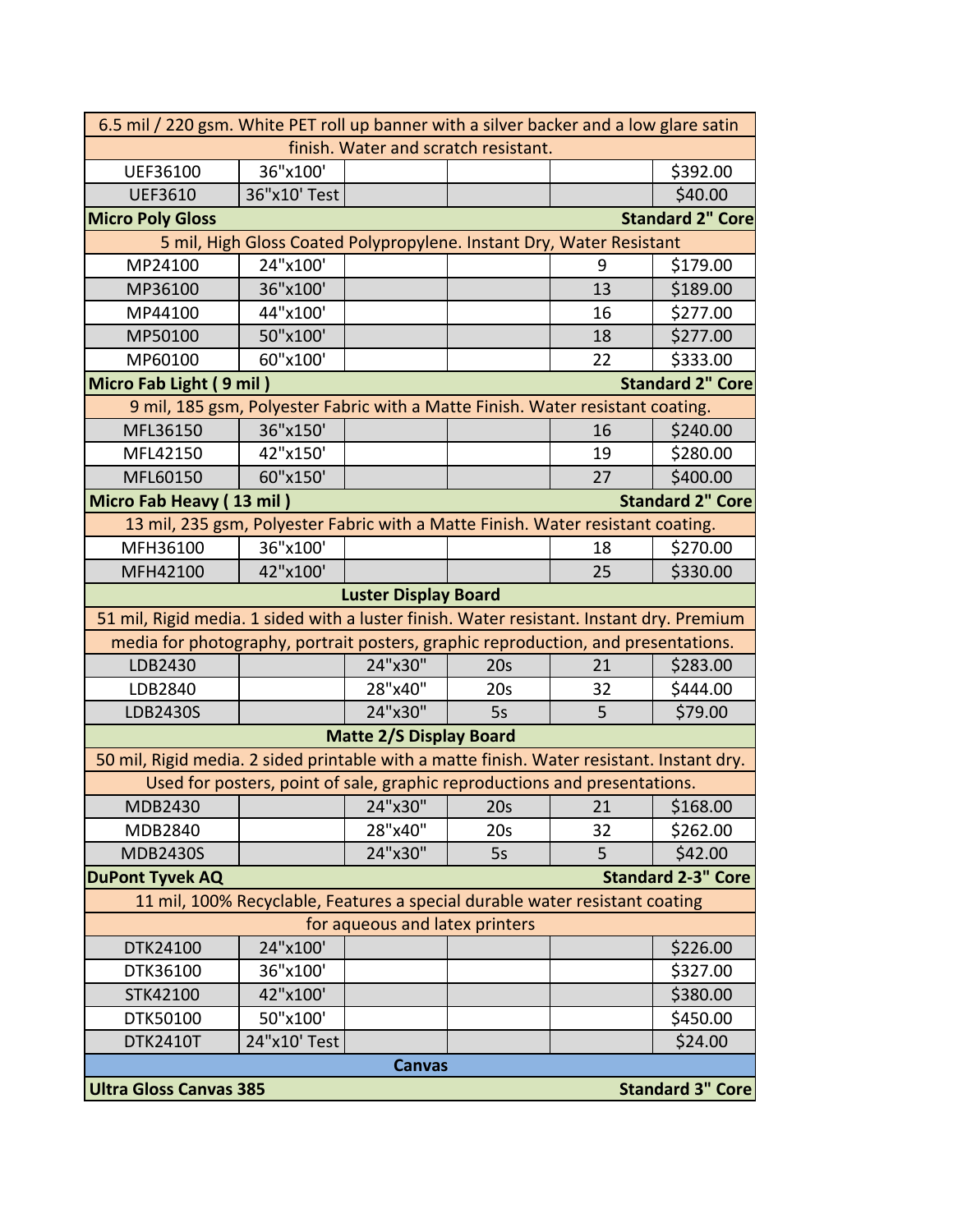|                                                                                        | 20 mil. 385 gsm, Microporous, Polycotton. Premium Canvas with a High Gloss Surface |                                  |                         |    |                           |  |  |
|----------------------------------------------------------------------------------------|------------------------------------------------------------------------------------|----------------------------------|-------------------------|----|---------------------------|--|--|
|                                                                                        | for all Aqueous Printers. Instant Dry, Water Resistant Coating.                    |                                  |                         |    |                           |  |  |
| <b>UGC1749</b>                                                                         | 17"x49'                                                                            |                                  |                         | 6  | \$151.00                  |  |  |
| <b>UCG2449</b>                                                                         | 24"x49'                                                                            |                                  |                         | 9  | \$208.00                  |  |  |
| <b>UGC3649</b>                                                                         | 36"x49'                                                                            |                                  |                         | 13 | \$300.00                  |  |  |
| <b>UGC4249</b>                                                                         | 42"x49'                                                                            |                                  |                         | 15 | \$369.00                  |  |  |
| <b>UGC4449</b>                                                                         | 44"x49'                                                                            |                                  |                         | 16 | \$369.00                  |  |  |
| <b>UGC6049</b>                                                                         | 60"x49'                                                                            |                                  |                         | 22 | \$494.00                  |  |  |
| <b>Ultra Matte Canvas 385</b>                                                          |                                                                                    |                                  |                         |    | <b>Standard 3" Core</b>   |  |  |
| 20 mil. 385 gsm, Microporous, Polycotton. Premium Canvas with a Matte Surface for      |                                                                                    |                                  |                         |    |                           |  |  |
|                                                                                        | all Aqueous Printers.Instant Dry, Water Resistant Coating.                         |                                  |                         |    |                           |  |  |
| <b>UMC1749</b>                                                                         | 17"x49'                                                                            |                                  |                         | 6  | \$133.00                  |  |  |
| <b>UMC2449</b>                                                                         | 24"x49'                                                                            |                                  |                         | 9  | \$183.00                  |  |  |
| <b>UMC3649</b>                                                                         | 36"x49'                                                                            |                                  |                         | 13 | \$265.00                  |  |  |
| <b>UMC4249</b>                                                                         | 42"x49'                                                                            |                                  |                         | 15 | \$326.00                  |  |  |
| <b>UMC4449</b>                                                                         | 44"x49'                                                                            |                                  |                         | 16 | \$326.00                  |  |  |
| <b>UMC6049</b>                                                                         | 60"x49'                                                                            |                                  |                         | 22 | \$436.00                  |  |  |
| <b>Standard 2" Core</b><br><b>Satin Canvas AQ</b>                                      |                                                                                    |                                  |                         |    |                           |  |  |
| 18 mil High resolution water-resistant satin canvas.                                   |                                                                                    |                                  |                         |    |                           |  |  |
| <b>SCAQ1750</b>                                                                        | 17"x50'                                                                            |                                  |                         |    | \$147.00                  |  |  |
| <b>SCAQ2450</b>                                                                        | 24"x50'                                                                            |                                  |                         |    | \$205.00                  |  |  |
| <b>SCAQ3650</b>                                                                        | 36"x50'                                                                            |                                  |                         |    | \$272.00                  |  |  |
| <b>SCAQ4450</b>                                                                        | 44"x50'                                                                            |                                  |                         |    | \$340.00                  |  |  |
| <b>SCAQ6050</b>                                                                        | 60"x50'                                                                            |                                  |                         |    | \$426.00                  |  |  |
|                                                                                        |                                                                                    | <b>Self-Adhesive</b>             |                         |    |                           |  |  |
| White Vinyl / WP (3.5 mil)                                                             |                                                                                    |                                  | <b>Standard 2" Core</b> |    | <b>Permanent Adhesive</b> |  |  |
| 3.5 mil, adhesive backed vinyl with a matte surface. Water resistant. Thermal/piezo    |                                                                                    |                                  |                         |    |                           |  |  |
|                                                                                        |                                                                                    | printers. Dye or pigmented inks. |                         |    |                           |  |  |
| <b>WPC1760</b>                                                                         | 17"x60'                                                                            |                                  |                         | 6  | \$115.00                  |  |  |
| <b>WPC2460</b>                                                                         | 24"x60'                                                                            |                                  |                         | 8  | \$157.00                  |  |  |
| <b>WPC3660</b>                                                                         | 36"x60'                                                                            |                                  |                         | 12 | \$220.00                  |  |  |
| <b>WPC4260</b>                                                                         | 42"x60'                                                                            |                                  |                         | 14 | \$258.00                  |  |  |
| <b>WPC5060</b>                                                                         | 50"x60'                                                                            |                                  |                         | 12 | \$325.00                  |  |  |
| <b>WPC5460</b>                                                                         | 54"x60'                                                                            |                                  |                         | 18 | \$390.00                  |  |  |
| <b>WPC6060</b>                                                                         | 60"x60'                                                                            |                                  |                         | 21 | \$390.00                  |  |  |
| <b>WPC8511</b>                                                                         |                                                                                    | $8-1/2$ "x11"                    | 25s                     |    | \$57.00                   |  |  |
| <b>WPC1623</b>                                                                         |                                                                                    | 16.5"x23.4"                      | 50s                     |    | \$321.00                  |  |  |
| Micro Poly w/ Adhesive                                                                 |                                                                                    | <b>Standard 3" Core</b>          |                         |    | <b>Permanent Adhesive</b> |  |  |
| 8.5 mil, High Gloss, Instant dry, water resistant, microporous. Works on all printers. |                                                                                    |                                  |                         |    |                           |  |  |
| MPGA17100                                                                              | 17"x100'                                                                           |                                  |                         | 9  | \$168.00                  |  |  |
| MPGA24100                                                                              | 24"x100'                                                                           |                                  |                         | 13 | \$224.00                  |  |  |
| MPGA36100                                                                              | 36"x100'                                                                           |                                  |                         | 19 | \$293.00                  |  |  |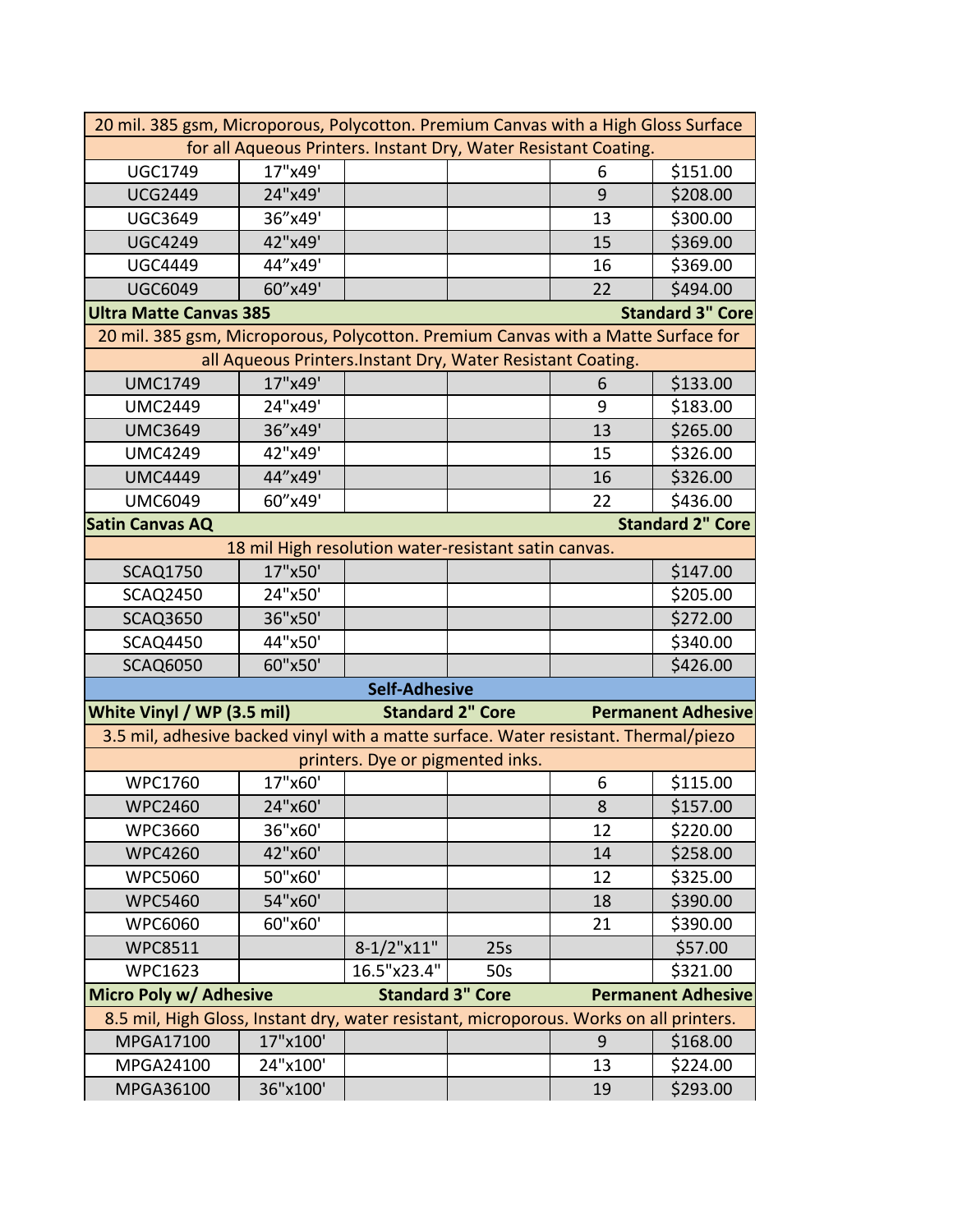| \$382.00<br>\$407.00<br>\$468.00<br>\$468.00<br>Silky 170 W/ Adhesive ( 7 mil ) Standard 3" Core Permanent Adhesive FSC Certified |  |  |  |  |  |  |
|-----------------------------------------------------------------------------------------------------------------------------------|--|--|--|--|--|--|
|                                                                                                                                   |  |  |  |  |  |  |
|                                                                                                                                   |  |  |  |  |  |  |
|                                                                                                                                   |  |  |  |  |  |  |
|                                                                                                                                   |  |  |  |  |  |  |
|                                                                                                                                   |  |  |  |  |  |  |
| 7 mil. Silky finish with a permanent adhesive backing. Water resistant coating. Instant Dry.                                      |  |  |  |  |  |  |
| \$185.00                                                                                                                          |  |  |  |  |  |  |
| \$241.00                                                                                                                          |  |  |  |  |  |  |
| \$279.00                                                                                                                          |  |  |  |  |  |  |
| \$333.00                                                                                                                          |  |  |  |  |  |  |
| \$399.00                                                                                                                          |  |  |  |  |  |  |
| <b>Low Tack Repositionable</b>                                                                                                    |  |  |  |  |  |  |
| Matte Coated, Tear-Resistant Polypropylene Film. Low Tack Repositionable. Water Resistant.                                        |  |  |  |  |  |  |
| \$209.00                                                                                                                          |  |  |  |  |  |  |
| \$301.00                                                                                                                          |  |  |  |  |  |  |
| \$352.00                                                                                                                          |  |  |  |  |  |  |
| \$419.00                                                                                                                          |  |  |  |  |  |  |
| <b>Low Tack Repositionable</b>                                                                                                    |  |  |  |  |  |  |
| 2 mil Clear Polyester Film. Low Tack Repositionable Film. Ultra Clear, Fast Dry coating.                                          |  |  |  |  |  |  |
|                                                                                                                                   |  |  |  |  |  |  |
|                                                                                                                                   |  |  |  |  |  |  |
| \$253.00                                                                                                                          |  |  |  |  |  |  |
| \$30.00                                                                                                                           |  |  |  |  |  |  |
| <b>Removable Adhesive</b>                                                                                                         |  |  |  |  |  |  |
| 13 mil 100% Polyester woven fabric for water-based inks. Features an acrylic based removable adhesive.                            |  |  |  |  |  |  |
| \$241.00                                                                                                                          |  |  |  |  |  |  |
| \$421.00                                                                                                                          |  |  |  |  |  |  |
| \$27.00                                                                                                                           |  |  |  |  |  |  |
|                                                                                                                                   |  |  |  |  |  |  |
| 3" Core                                                                                                                           |  |  |  |  |  |  |
|                                                                                                                                   |  |  |  |  |  |  |
| \$57.00                                                                                                                           |  |  |  |  |  |  |
| \$74.00                                                                                                                           |  |  |  |  |  |  |
| \$110.00                                                                                                                          |  |  |  |  |  |  |
| \$142.00                                                                                                                          |  |  |  |  |  |  |
| \$193.00                                                                                                                          |  |  |  |  |  |  |
| \$220.00                                                                                                                          |  |  |  |  |  |  |
| 3" Core                                                                                                                           |  |  |  |  |  |  |
|                                                                                                                                   |  |  |  |  |  |  |
| \$48.00                                                                                                                           |  |  |  |  |  |  |
| \$64.00                                                                                                                           |  |  |  |  |  |  |
| \$96.00                                                                                                                           |  |  |  |  |  |  |
|                                                                                                                                   |  |  |  |  |  |  |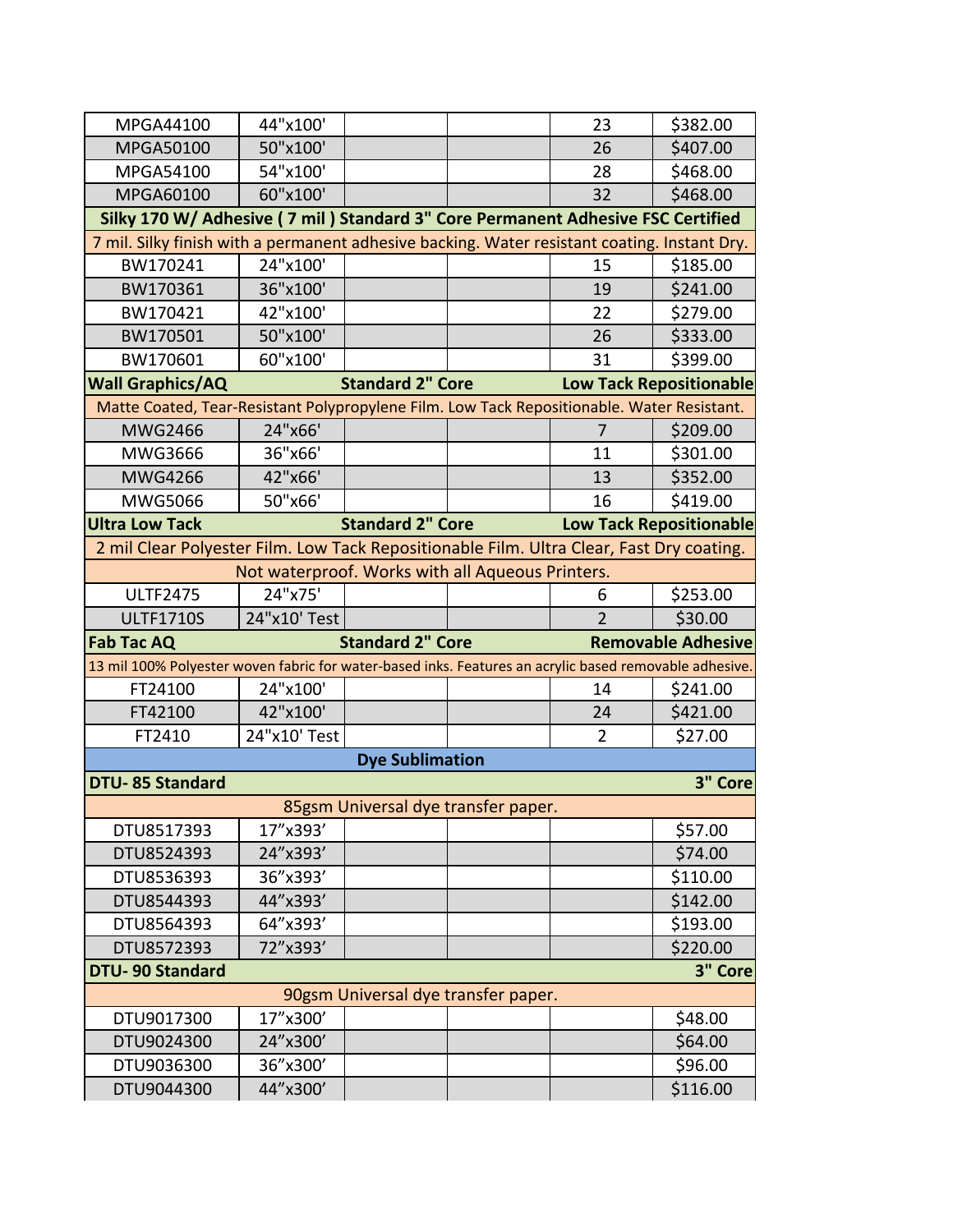| DTU9060300                                                                        | 60"x300'                                                               |                           |            |  | \$156.00                |  |
|-----------------------------------------------------------------------------------|------------------------------------------------------------------------|---------------------------|------------|--|-------------------------|--|
| DTU9064300                                                                        | 64"x300'                                                               |                           |            |  | \$168.00                |  |
| DTU9072300                                                                        | 72"x300'                                                               |                           |            |  | \$183.00                |  |
| DTU908511-5                                                                       | 72"x300'                                                               | $8-1/2$ "x11"             | 500s       |  | \$57.00                 |  |
| DTU908514-5                                                                       |                                                                        | $8-1/2''$ x14"            | 500s       |  | \$71.00                 |  |
| DTU901117-5                                                                       |                                                                        | 11"x17"                   | 500s       |  | \$114.00                |  |
| <b>DT-Tacky Standard</b>                                                          |                                                                        |                           |            |  | 3" Core                 |  |
|                                                                                   | 100 gsm Heat Activated Tacky Paper for Sublimation.                    |                           |            |  |                         |  |
| DTT17328                                                                          | 17"x328'                                                               |                           |            |  | \$52.00                 |  |
| DTT24328                                                                          | 24"x328'                                                               |                           |            |  | \$68.00                 |  |
| DTT36328                                                                          | 36"x328'                                                               |                           |            |  | \$101.00                |  |
| DTT44328                                                                          | 44"x328'                                                               |                           |            |  | \$123.00                |  |
| DTT54328                                                                          | 54"x328'                                                               |                           |            |  | \$166.00                |  |
| DTT60328                                                                          | 60"x328'                                                               |                           |            |  | \$166.00                |  |
| DTT64328                                                                          | 64"x328'                                                               |                           |            |  | \$190.00                |  |
| DTT72328                                                                          | 72"x328'                                                               |                           |            |  | \$201.00                |  |
| Standard 3" Core (2 pack on a 2" Core)<br><b>DTM 95</b>                           |                                                                        |                           |            |  |                         |  |
|                                                                                   | 95 gsm Premium high quality coated paper for sublimation.              |                           |            |  |                         |  |
| DTM9517300                                                                        | 17"x300'                                                               |                           |            |  | \$59.00                 |  |
| DTM9524150-2                                                                      | 24"x150' 2/p                                                           |                           | 2 per pack |  | \$77.00                 |  |
| DTM9524300                                                                        | 24"x300'                                                               |                           |            |  | \$77.00                 |  |
| DTM9536150-2                                                                      | 36"x150' 2/p                                                           |                           | 2 per pack |  | \$116.00                |  |
| DTM9536300                                                                        | 36"x300'                                                               |                           |            |  | \$116.00                |  |
| DTM9544150-2                                                                      | 44"x150' 2/p                                                           |                           | 2 per pack |  | \$140.00                |  |
| DTM9544300                                                                        | 44"x300'                                                               |                           |            |  | \$140.00                |  |
| DTM9544400                                                                        | 44"x400'                                                               |                           |            |  | \$186.00                |  |
| DTM9554400                                                                        | 54"x400'                                                               |                           |            |  | \$212.00                |  |
| DTM9560400                                                                        | 60"x400'                                                               |                           |            |  | \$235.00                |  |
| DTM9564400                                                                        | 64"x400'                                                               |                           |            |  | \$250.00                |  |
| <b>DTM 120</b>                                                                    |                                                                        |                           |            |  | <b>Standard 3" Core</b> |  |
|                                                                                   | 120 gsm Premium high quality coated paper for sublimation.             |                           |            |  |                         |  |
| DTM12024300                                                                       | 24"x300'                                                               |                           |            |  | \$108.00                |  |
| DTM12036300                                                                       | 36"x300'                                                               |                           |            |  | \$164.00                |  |
| DTM12044300                                                                       | 44"x300'                                                               |                           |            |  | \$195.00                |  |
| DTM12054300                                                                       | 54"x300'                                                               |                           |            |  | \$224.00                |  |
| DTM12060300                                                                       | 60"x300'                                                               |                           |            |  | \$252.00                |  |
| DTM12064300                                                                       | 64"x300'                                                               |                           |            |  | \$293.00                |  |
|                                                                                   |                                                                        | <b>Specialty Products</b> |            |  |                         |  |
| <b>S-105 Wrapping Paper</b>                                                       |                                                                        |                           |            |  | <b>Standard 3" Core</b> |  |
| Premium dual sided high satin paper designed to match the look and feel of offset |                                                                        |                           |            |  |                         |  |
|                                                                                   | paper. New coating technology allows dye or pigment printers to run at |                           |            |  |                         |  |
| maximum speed while using less ink without cockling, offsetting, or bleeding.     |                                                                        |                           |            |  |                         |  |